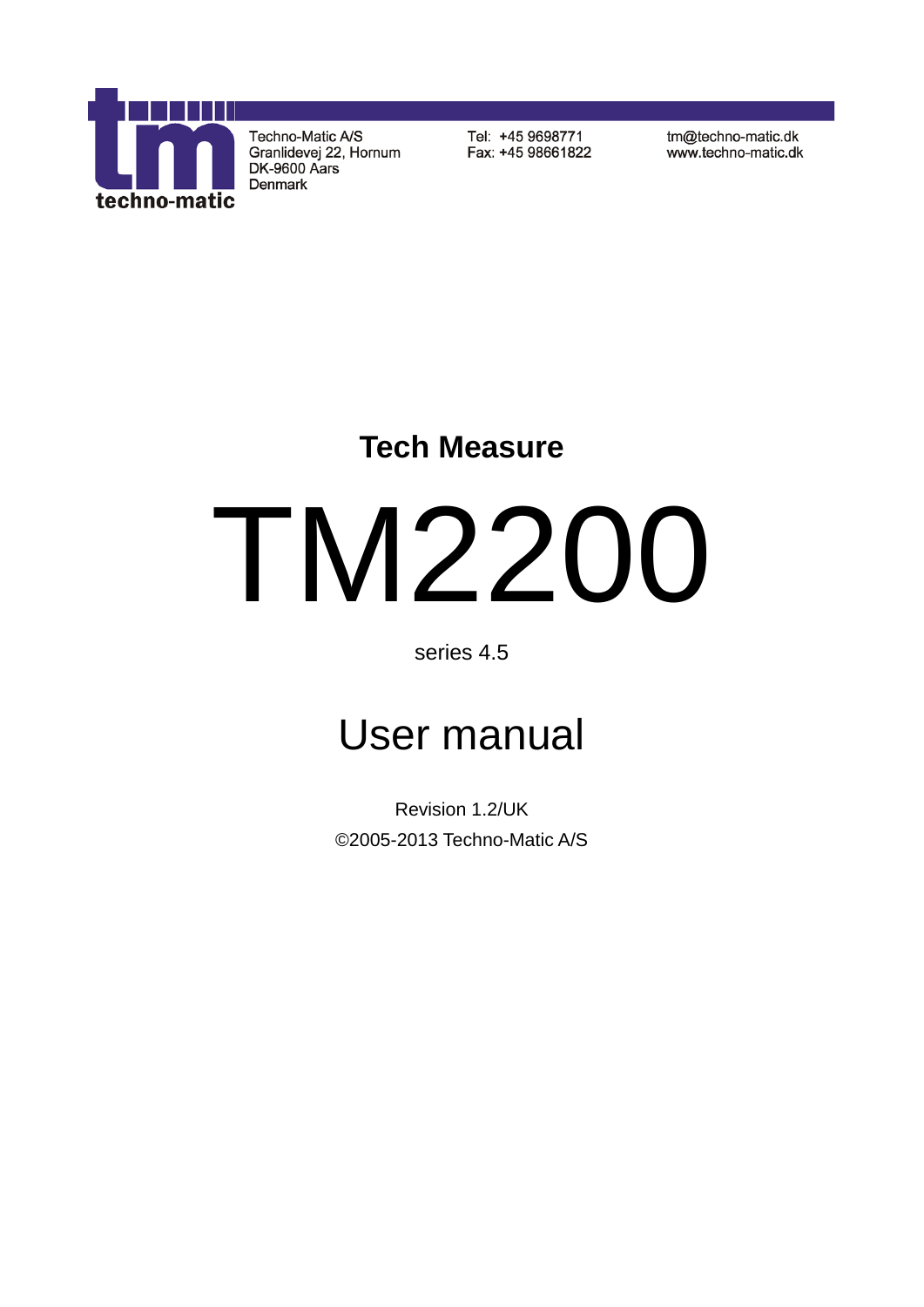# **EXAMPLE 2018 THE STATE OF A PROCESS CONTROL IN MOTION)**

# **Table of Contents**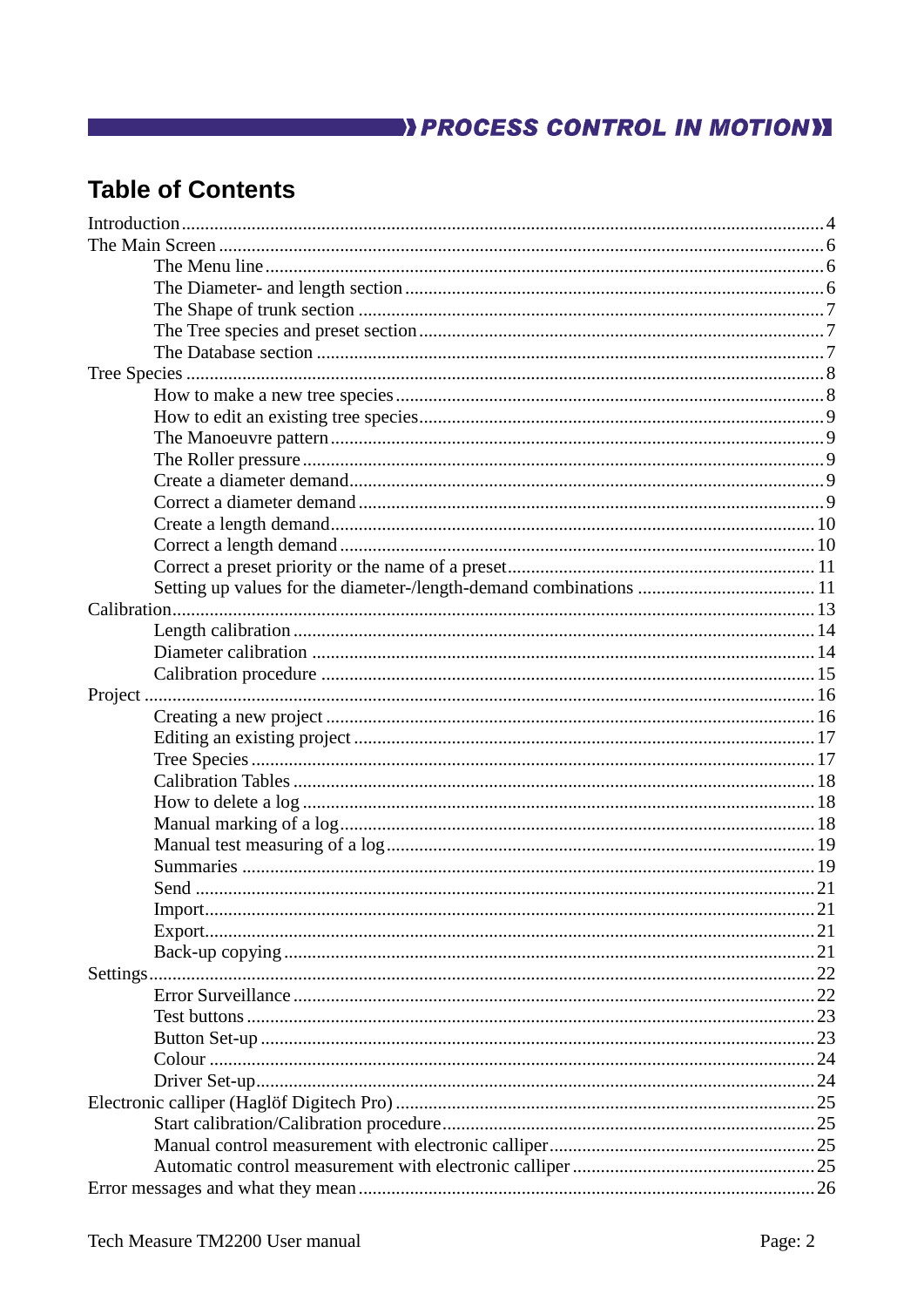# **Introduction**

We congratulate you on your new Tech Measure 2200 measuring system, the latest addition to measuring systems for forest machines. The TM2200 supports what is demanded by the latest forestry machines, harvesting heads and technologies within modern forestry. The TM2200 has the following functions, specifications and extension possibilities:

# **Optimizing**

The TM2200 will come up with a suggestion to the optimizing of the log, based on the diameter and the tapering of the log. In this way you can increase the production, as the TM2200 is calculating and working up the log with a view to obtaining the highest possible value of each log. With the distribution bucking it is ensured that the TM2200 takes into account that a certain relationship must exist between all the qualities/presets and still the best possible value must be obtained.

### **User-friendliness**

The user-friendliness has been a very important parameter in the development of the TM2200, and it can be used by most people without much introduction. The TM2200 is a further development of the well-known TM2000 system, which was already in front as regards user-friendliness.

### **Accuracy**

With a correct set-up and calibration, the TM2200 is a very accurate system, and compares favourably with any other similar systems on the market.

# **Advanced**

Although the system is very user-friendly, the TM2200 is also a very advanced system, which can be adapted to most forest machines and the demands and requirements, which must be met, both in the United Kingdom and abroad.

### **Modern**

The TM2200 supports the latest technologies within forestry. As additional equipment you can buy GPS solution and electronic data calliper solution.

The GPS solution can be extended as the need arises, starting with GPS on the harvester, expanding with an office solution, where each machine and its production can be followed, and then including a GPS solution for forwarders, which can be controlled and followed at the office.

The data calliper is facilitating the test measuring job, as the hand-measurements are transmitted directly to the computer and only need to be confirmed, when you are back in the machine.

### **Office Solution**

With the additional equipment "TM-Office" you can make printouts and set up new projects in the office and send or take with you the prepared projects to the machine. With the TM-Office you can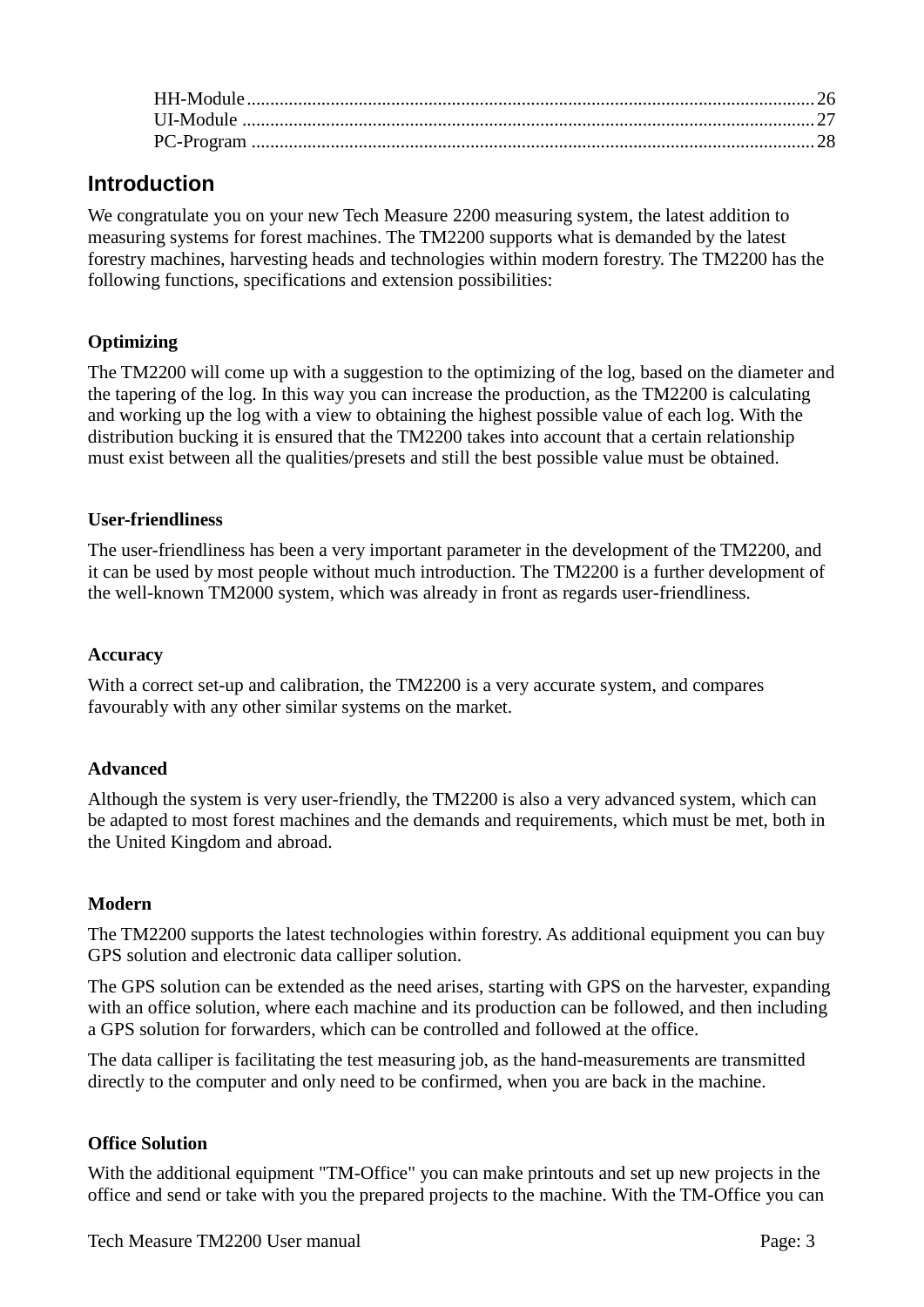even create your own printouts and save them for later use.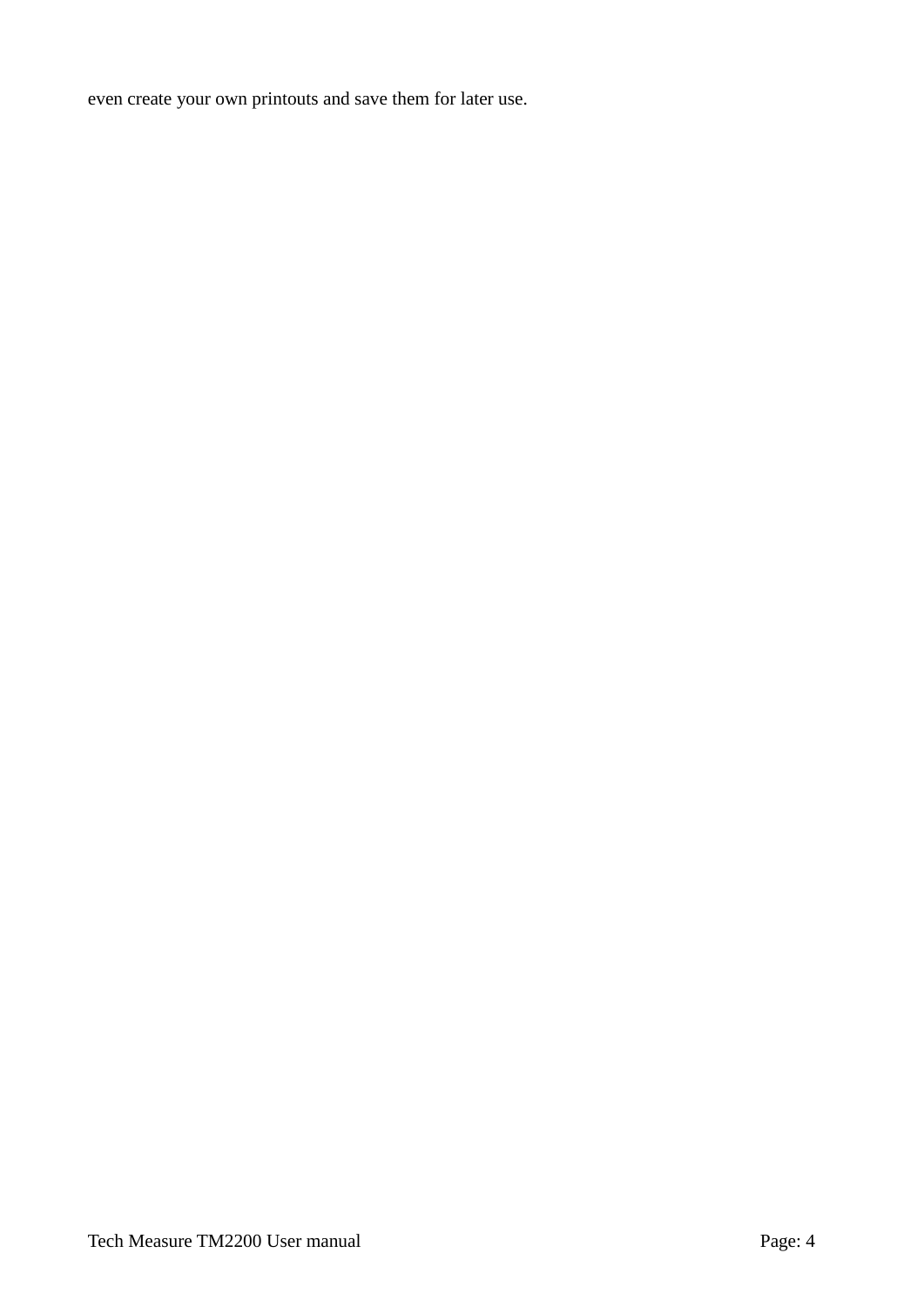### **Future-orientated**

The TM2200 is constantly maintained and developed. Thus we are always up to date as to the latest demands to the forest industry, the drivers and the future forestry machines and we make sure that the TM2200 will be able to meet these demands. The existing functions of the TM2200 are also evaluated, based on feed back from the users and the suppliers and will be improved currently, if need be. The integration between TM2200 and the office solution (TM-Office and GPS) is currently improved and extended and secures your investment in the TM2200 for many years to come.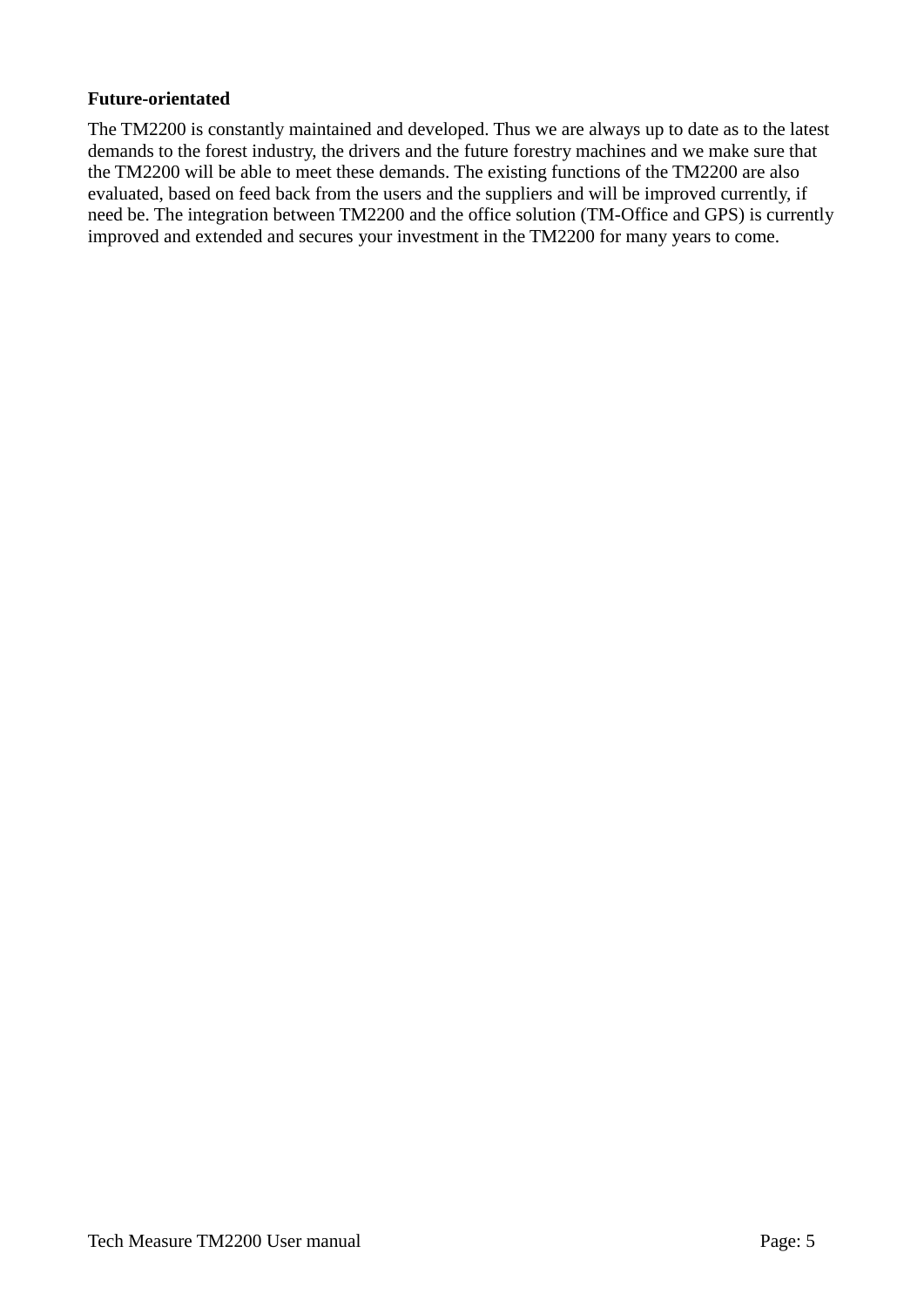# **The Main Screen**

The main screen will be shown when starting up the TM2200 and this is the active window during the cutting and bucking of the logs.



The main screen is divided into the following sections:

- Menu line
- Diameter- and length section
- Shape of trunk section
- Tree species- and preset section
- Database section

# *The Menu line*

From the menu line you have access to the various program functions.

# *The Diameter- and length section*

Here the current diameter at the saw and the current length are shown. Both the diameter and the length are constantly updated, when a log is being fed through the harvesting head.

At the top of the fields the length and the diameter, which the system is trying to work up at the moment, are shown.

At the bottom in the diameter field an optional diameter is shown. This can be changed or removed

Tech Measure TM2200 User manual Page: 6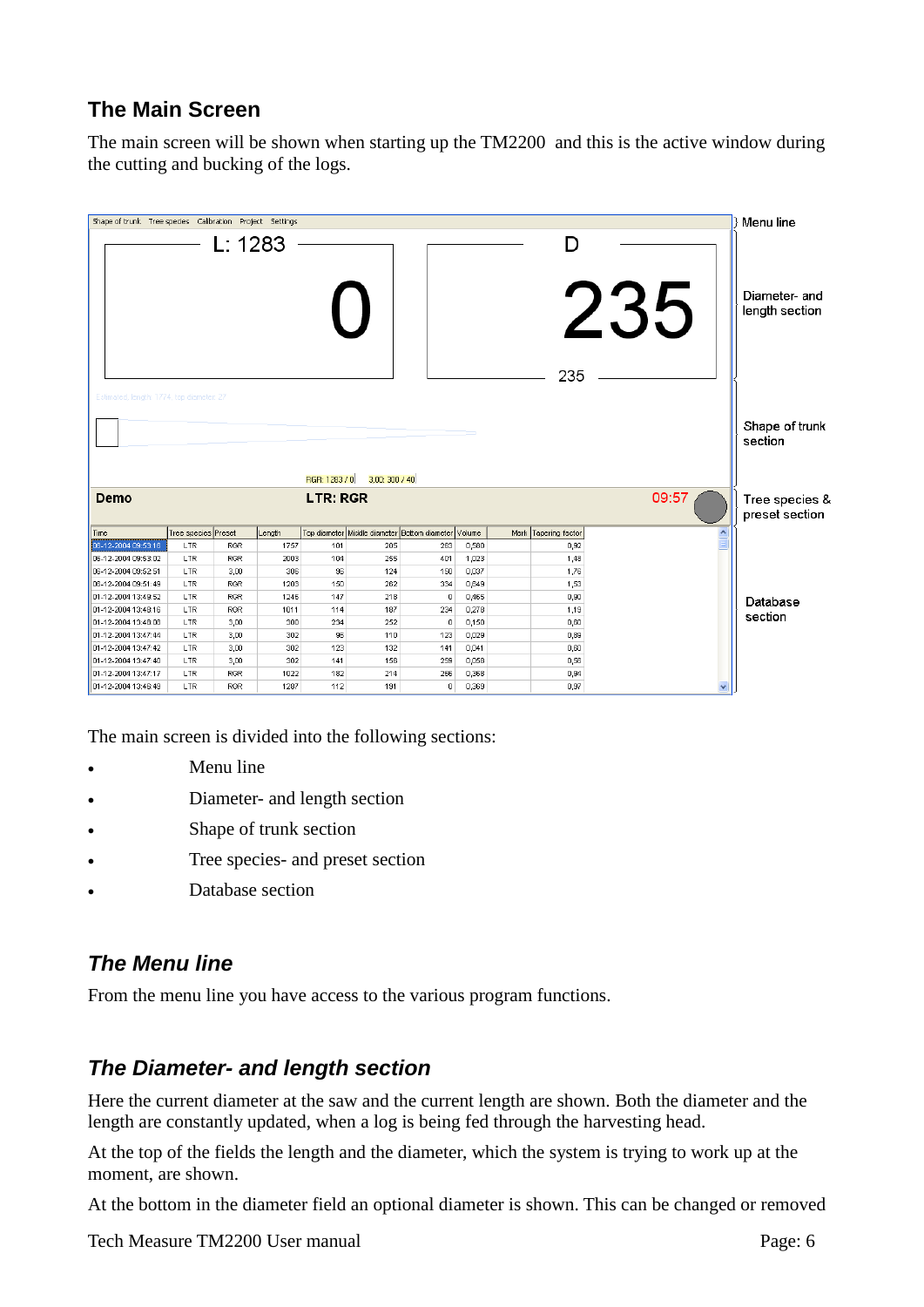by right-clicking on the number and choose, which diameter you want to be shown.

# *The Shape of trunk section*

Here the shape of trunk profile of the already bucked part of the log is shown. Also the already carried out cuts (green and red markers) are shown, as well as the expected (with yellow markers). On the cuts already carried out, a green marker indicates that the log has been accepted in the relevant preset, whereas a red marker indicates that the log was not accepted in the relevant preset.

# *The Tree species and preset section*

In this section is shown, in which project you are working (to the left) and which preset was chosen (in the middle). To the right in the screen the time and the saw indicator are shown. The time is shown in red, if an accepted log was not cut within the last 15 minutes, whereas it is shown in black, if an accepted log was cut within the last 15 minutes. The saw indicator is grey, when the saw is in and it changes into red, when the saw is out.

If GPS is mounted on the machine (additional equipment), the current GPS position is shown in degrees of latitude and degrees of longitude within the G15 time. The figure in the brackets indicates the number of visible satellites.

# *The Database section*

Here the latest cut logs are shown. You can choose which column you want to be shown by pushing the database section and choose the relevant columns. You can also choose, what you want to be shown in the columns by pushing the title line at the top of the database section and choose the part, you want.

Please Note: If you choose a certain tree species within the column "Tree Species", you can limit it to a certain preset in the column "Preset". This possibility *is not* present, if all tree species are shown.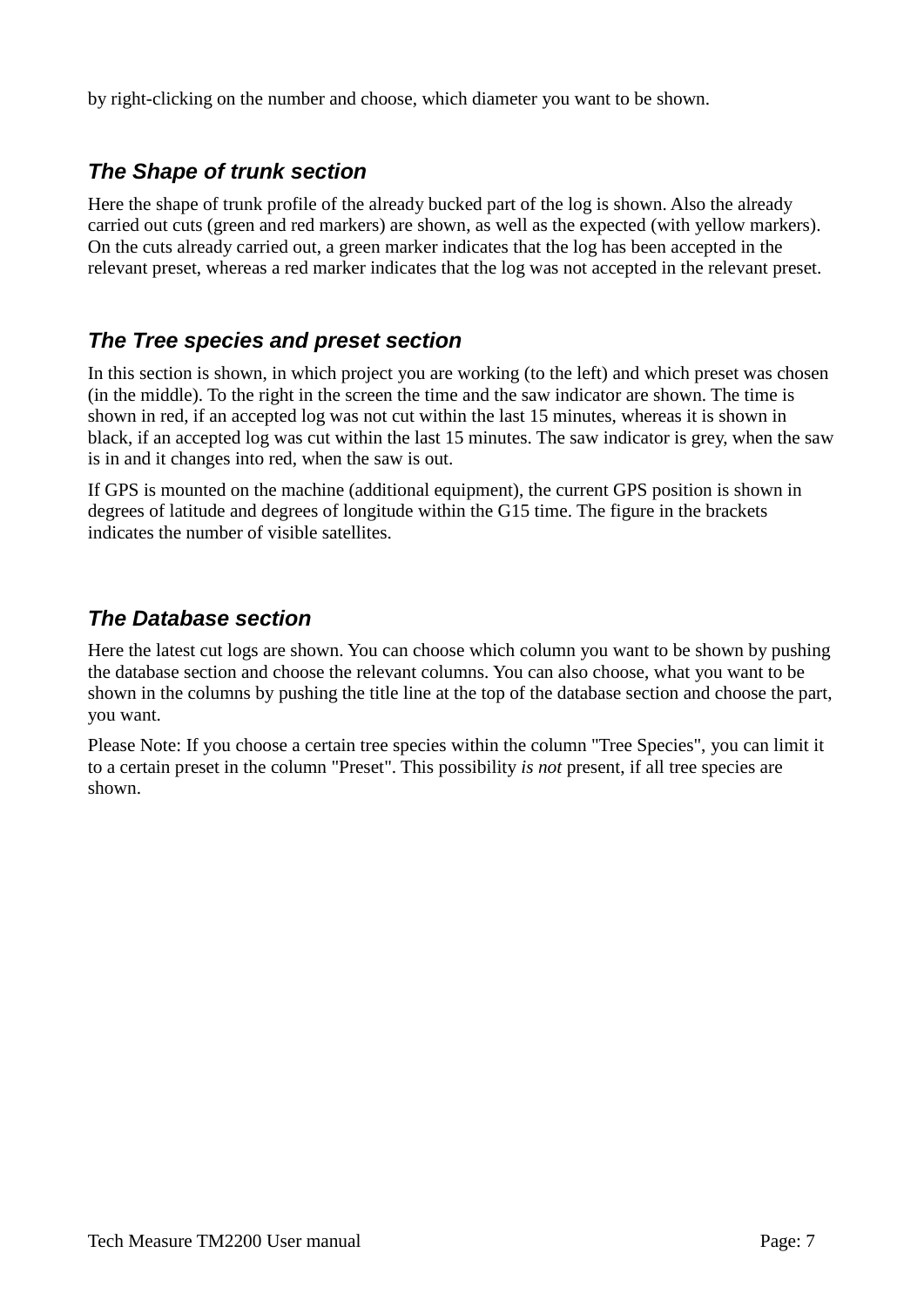# **Tree Species**

The program point "Tree species" is chosen from the main screen with "Tree Species, Edit" (or "Tree Species, New" if there are no tree species already).

| File Preset Manoeuvre pattern |                                     |              |       |        |              |  |                    |            |                      |
|-------------------------------|-------------------------------------|--------------|-------|--------|--------------|--|--------------------|------------|----------------------|
| <b>Tree species: LTR</b>      |                                     |              |       |        |              |  |                    |            |                      |
| Presets:                      |                                     |              |       |        |              |  |                    |            |                      |
| RGR                           |                                     |              |       |        |              |  | Calibration table: | *Standard* | $\ddot{\phantom{0}}$ |
| $\frac{2,45}{3,00}$           |                                     |              |       |        |              |  | Manoeuvre pattern: | 321        | $\ddot{\phantom{0}}$ |
|                               |                                     |              |       |        |              |  | Roller pressure:   | 0          | %                    |
|                               |                                     |              |       |        |              |  |                    |            |                      |
|                               |                                     |              |       |        |              |  |                    |            |                      |
| Activation                    | Value                               | Distribution | Limit | Colour | Registration |  |                    |            |                      |
|                               |                                     |              |       |        |              |  |                    | Diameter   |                      |
|                               | $100 -$<br>$\overline{\phantom{a}}$ |              |       |        |              |  |                    |            |                      |
|                               | $\sim$                              |              |       |        |              |  |                    |            |                      |
| $800 - 1400$                  | х                                   |              |       |        |              |  |                    |            |                      |
| $1100 - 2000$                 | $\pmb{\mathsf{x}}$                  |              |       |        |              |  |                    |            |                      |
|                               |                                     |              |       |        |              |  |                    |            |                      |
|                               |                                     |              |       |        |              |  |                    |            |                      |
|                               |                                     |              |       |        |              |  |                    |            |                      |
|                               |                                     |              |       |        |              |  |                    |            |                      |
|                               |                                     |              |       |        |              |  |                    |            |                      |
|                               |                                     |              |       |        |              |  |                    |            |                      |
|                               |                                     |              |       |        |              |  |                    |            |                      |
|                               |                                     |              |       |        |              |  |                    |            |                      |
|                               |                                     |              |       |        |              |  |                    |            |                      |
|                               |                                     |              |       |        |              |  |                    |            |                      |
|                               |                                     |              |       |        |              |  |                    |            |                      |
|                               |                                     |              |       |        |              |  |                    |            |                      |
|                               |                                     |              |       |        |              |  |                    |            |                      |
|                               |                                     |              |       |        |              |  |                    |            |                      |
|                               |                                     |              |       |        |              |  |                    |            |                      |
|                               |                                     |              |       |        |              |  |                    |            |                      |
|                               |                                     |              |       |        |              |  |                    |            |                      |
|                               |                                     |              |       |        |              |  |                    |            |                      |
|                               |                                     |              |       |        |              |  |                    |            |                      |
|                               |                                     |              |       |        |              |  |                    |            |                      |
| Length                        |                                     |              |       |        |              |  |                    | Return     |                      |
|                               |                                     |              |       |        |              |  |                    |            |                      |

# *How to make a new tree species*

In order to make a new tree species, you must choose "File, New" and enter a name for the tree species.

Then you must choose the calibration table, you want to be used for this preset.

Then add the wanted presets for the tree species by choosing "Preset, Insert".

You must choose a manoeuvre pattern and, if necessary, a roller pressure for each preset. Both are described below.

Use the button "Diameter" to enter the diameter demands and the button "Length" to enter the length demands. This is also described below.

At last you must enter the relevant values for Activation, value etc. for all diameter-/length combinations.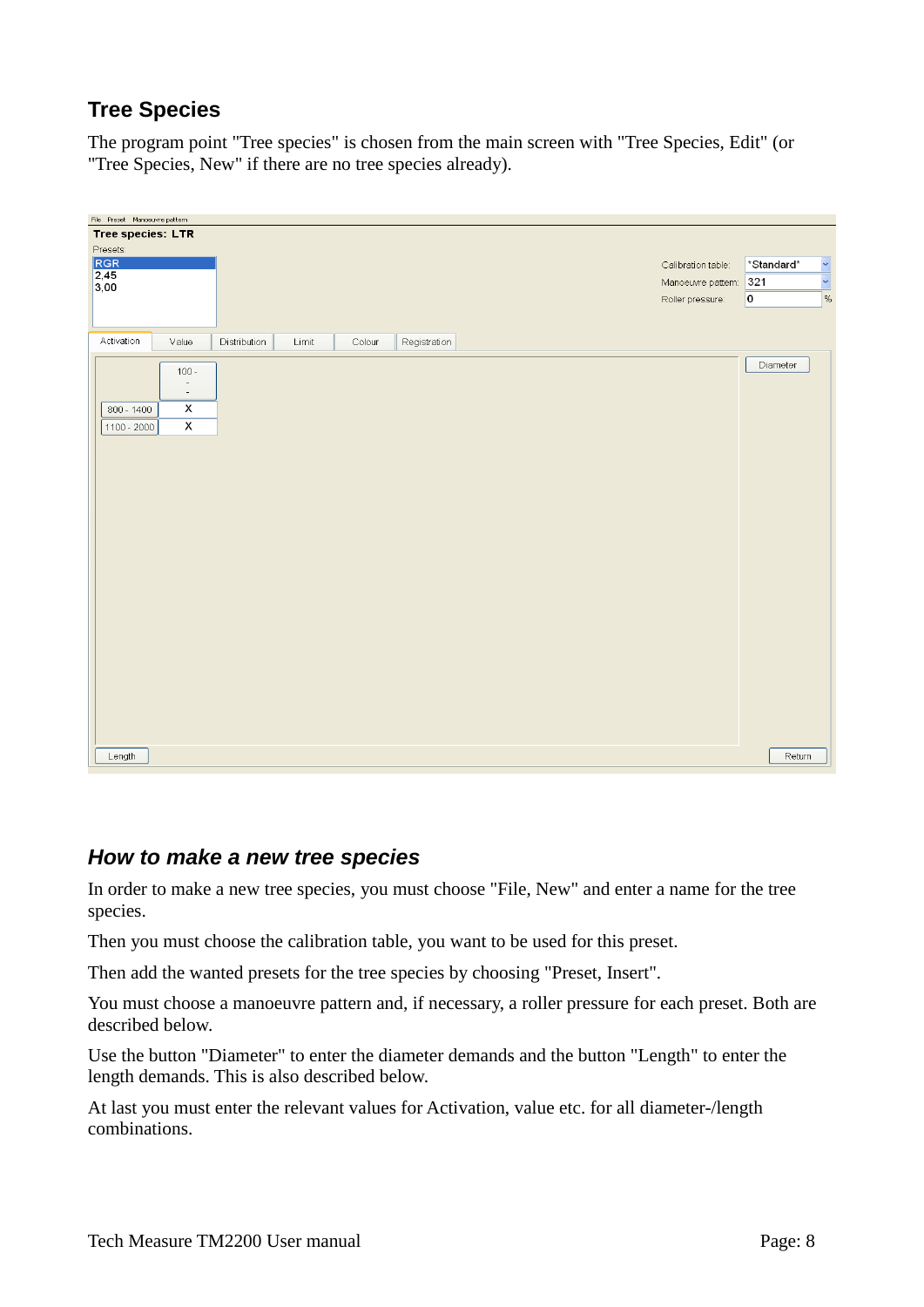# *How to edit an existing tree species*

The tree species, shown in the screen, can be corrected and the changes saved automatically, when you push the button "Return" or you choose "File, Return" in the menu line.

# *The Manoeuvre pattern*

For each preset the manoeuvre pattern, which is used by the preset chosen, must be stated. Push the field "Manoeuvre pattern" (to the right in the screen just under "Calibration table") and the TM2200 will show a list of the already entered manoeuvre patterns. You can also create a new manoeuvre pattern by choosing "Manoeuvre pattern, New manoeuvre pattern" from the menu line.

# *The Roller pressure*

For each preset you can enter the constant roller pressure, which you want to use for the preset in question. If no roller pressure is stated (if it says "0" in the field "Roller pressure"), the standard roller pressure of the machine will be used.

# *Create a diameter demand*

In order to create a new diameter demand, you must push the button "Diameter" to the right side of the screen. The TM2200 will now show the following screen:

| <b>Diameter interval</b> |          |          |          |
|--------------------------|----------|----------|----------|
|                          | Minimum: | Maximum: | Average: |
| Top:<br>                 |          |          |          |
| Middle:                  |          |          |          |
| Bottom:                  |          |          |          |
|                          | ОK       | Cancel   |          |

In this screen you must enter the relevant diameter demands for top, middle and bottom diameter respectively. You can enter demands for both minimum, maximum and average diameter. If you leave a field empty, this means that there is no demand regarding the combination in question, e.g. a value in "Minimum, Top", where all other fields are empty, will mean that the system will work according to one minimum top diameter only.

# *Correct a diameter demand*

In order to correct an existing diameter demand, you must push the button containing the diameter demand, you want to correct. The TM 2200 will now show the window "Diameter Interval" (as above) with the existing values entered and with a button, which will enable you to delete the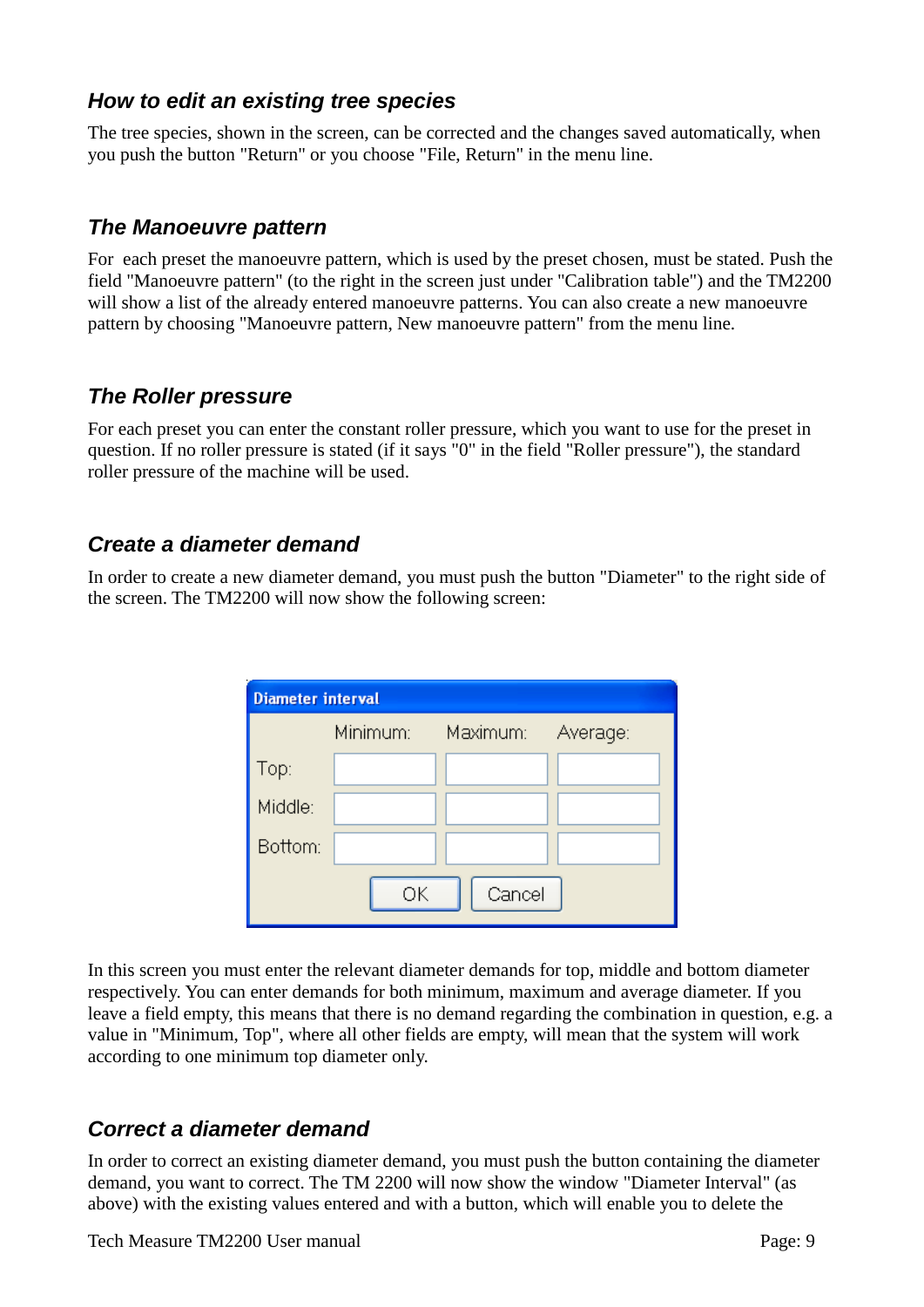diameter demand.

# *Create a length demand*

In order to create a new length demand, you must push the button "Length" at the bottom of the window. Now the TM 2200 will show the following window:

| <b>Length interval</b>        |
|-------------------------------|
|                               |
| Minimum:                      |
| Maximum:                      |
| Length addition:              |
| $\Box$ Use this as reference. |
| %<br>□Use reference.          |
| Cancel<br>OΚ                  |

In this window you can enter the relevant length demands. If you leave out the minimum or the maximum, the system will work according to a maximum or a minimum demand only. If you want a certain length, you must enter this length in both the minimum and the maximum field.

The additional length is to be used, if you want a supplement to the length, which you don't want included in the volume of the log.

"Use this as reference" indicates that this length demand must be used as reference to other length demands. The demands, for which you want the reference demand used, must be ticked off in "Use reference" and a value must be entered in the field "%", which indicates the length interval as a percentage of the minimum and maximum lengths of the reference demand.

# *Correct a length demand*

In order to correct an existing length demand, you must push the button containing the length demand, you want to correct. The TM 2200 will now show the window "Length Interval" (as above) with the existing values entered and with a button, which will enable you to delete the diameter demand.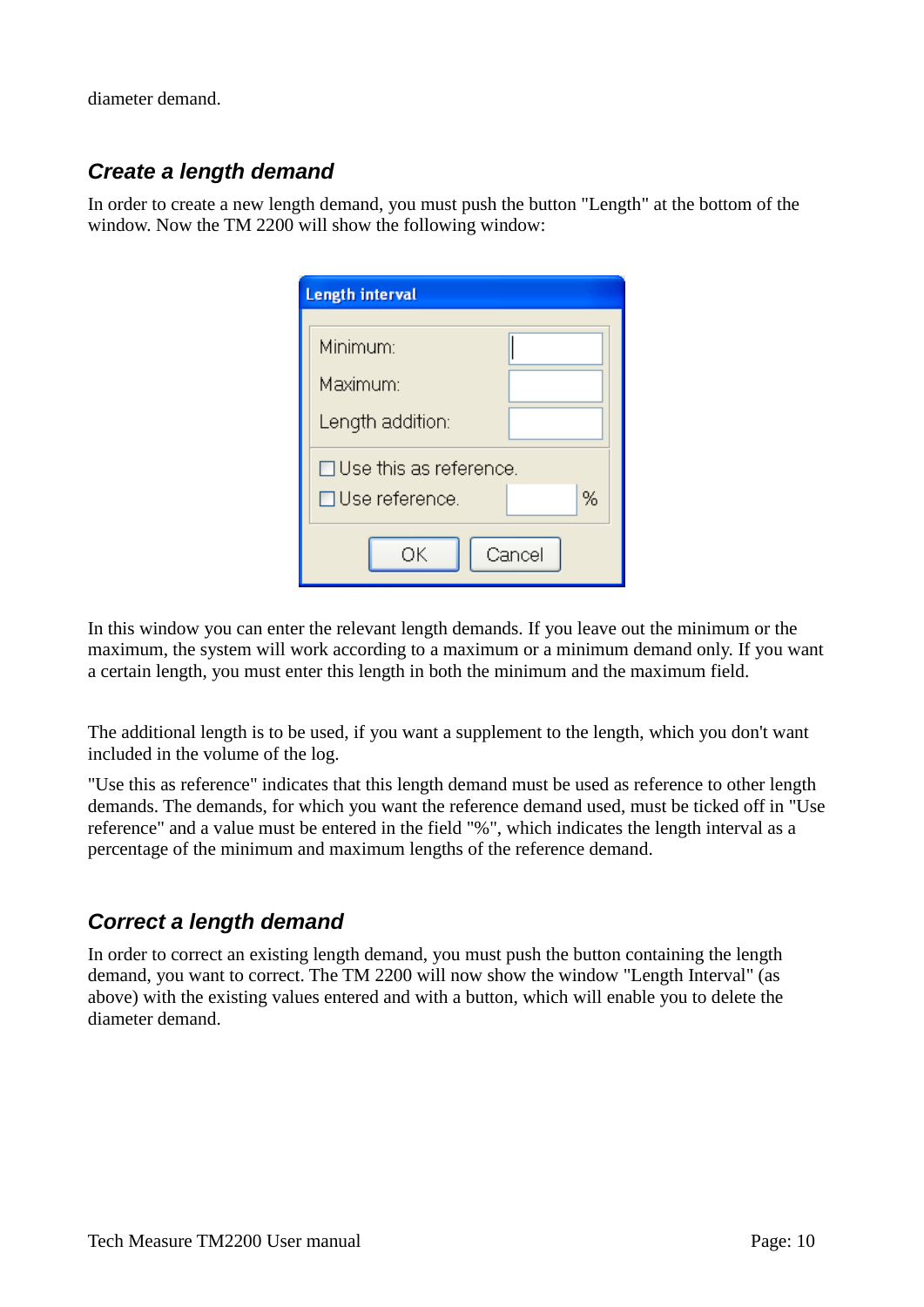# *Correct a preset priority or the name of a preset*

In order to correct the preset priority (or the preset order of succession) or the name of a preset, you must double-click on the name of the preset in the list "Preset". The TM2200 now shows the following window:

| <b>Preset</b>                     |              |
|-----------------------------------|--------------|
| Priority:                         | 2            |
| <u> André Car</u><br>Description: | 2.45         |
|                                   | Cancel<br>ОK |

In this window you can correct both the priority and the name.

# *Setting up values for the diameter-/length-demand combinations*

For each diameter-/length demand combination, a field appears in the section at the bottom of the window. On the different pages different set-ups and values for the diameter-/ length combinations can be entered. You can choose the various pages by pushing the guide card at the top of the section.

### **Activation**

On the page "Activation" you can indicate with a cross, if a given diameter-/length combination is activated. When a new diameter demand or a new length demand has been entered, the TM2200 will automatically activate the new combinations. If a combination is not activated, logs in this combination cannot be accepted and the prediction in the value-distribution function will not be able to suggest or to calculate on the not-activated combination.

### **Value**

On the page "Value" the value of each combination is indicated. The function value distribution will always try to produce a combination (or a preset) with the highest possible value. When a new diameter demand or a new length demand has been created, the value will automatically be put at 1. To the right in the window, it is indicated, how the value must be calculated by the value distribution and the field "Full length" must be ticked off, if logs in the preset in question must be worked up at the maximum possible length.

It must be noted that the value is not used for settlement in the TM2200. Therefore it is in some cases practical to use "invented" values, if this results in a more suitable functioning of the value distribution, e.g. if the TM2200 produces too much of a certain preset, you can reduce the value in order to produce less of this preset. You can also increase a value in order to make the system produce more of a certain preset.

Please note: A value **must** be entered for all combinations. The value must be between 1 and 32000. If you don't want to produce a preset or a diameter-/length-combination, you must indicate this by using the page "Activation" and switch off this combination!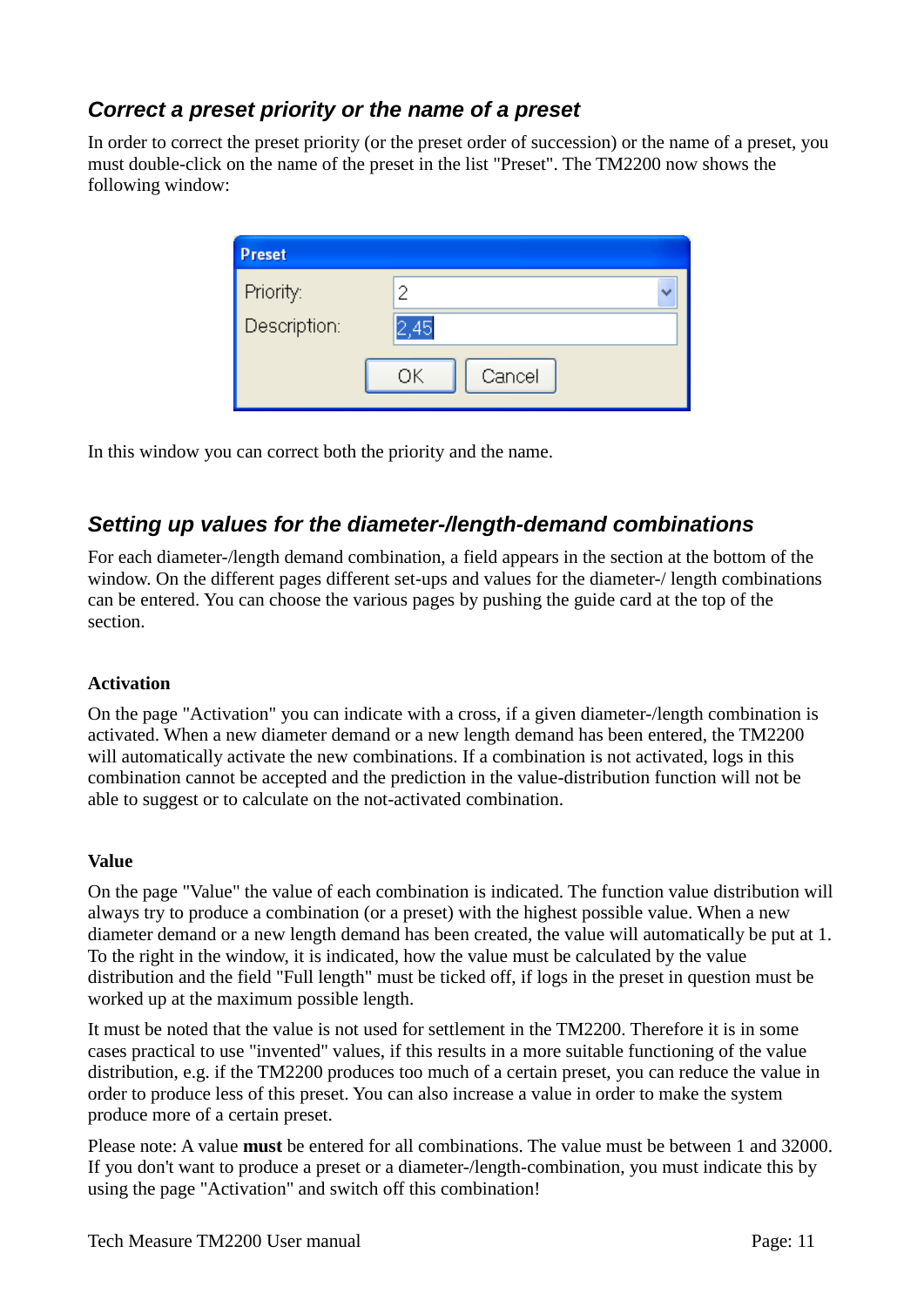### **Distribution**

On the page "Distribution" the wanted distribution between the various presets and diameter-/length combinations must be indicated. The value in the fields indicate the ratio to all other distribution fields in the tree species, e.g. if the distribution between two presets with one diameter-/length combination each is 50, then 50% of each will be produced. If the distribution for both is 1, 50% of each will also be produced (because the ratio is 1:1). This applies whatever distribution per " $m<sup>3</sup>$ " or distribution per "piece" has been chosen, as 1:1 if "pieces" was chosen, means 1 of preset 1 for every 1 of preset 2" (or "50 of preset 1 for every 50 of preset 2" in the first example).

Please note: If no distribution has been entered (the field is empty), the preset in question or the diameter-/length combination will not be a part of the distribution calculations.

### **Limit**

On the page "Limit" you can enter the maximum number of  $m<sup>3</sup>$  or pieces, which you want produced in a certain preset. When the limit has been reached, the value distribution will no longer try to produce this preset or diameter-/length combination.

### **Colour**

On the page "Colour" it is possible to indicate that you want colourmarking of logs in a certain preset. You can alternate between the various colour combinations by clicking in the field.

### **Registration**

On the page "Registration" the minimum length for registration of data can be indicated and you can indicate, whether you want marking and test measuring in this preset.

The field "Data collection, Length, min." indicates the minimum length you want for a certain log in order to be registered in the database. Logs under this length are considered "discarded" and are not registered in the database, neither under "Show, if valid" or under "Show, if not valid".

In the box "Marking" you can enter the interval with which you want the TM2200 to suggest marking of logs in this preset. The value in the marking is only used, if "Marking" is ticked off.

In the box "Test measuring" you can enter the interval with which you want the TM2200 to demand a test measuring in this preset, and which fields, you want filled in at the test measuring. The values in "Test measuring" are only active, if "Test measuring" at the top of the box is ticked off.

Please note: Since "Registration" is valid for all diameter-/length-combinations in the preset – no individual values for each combination can be entered.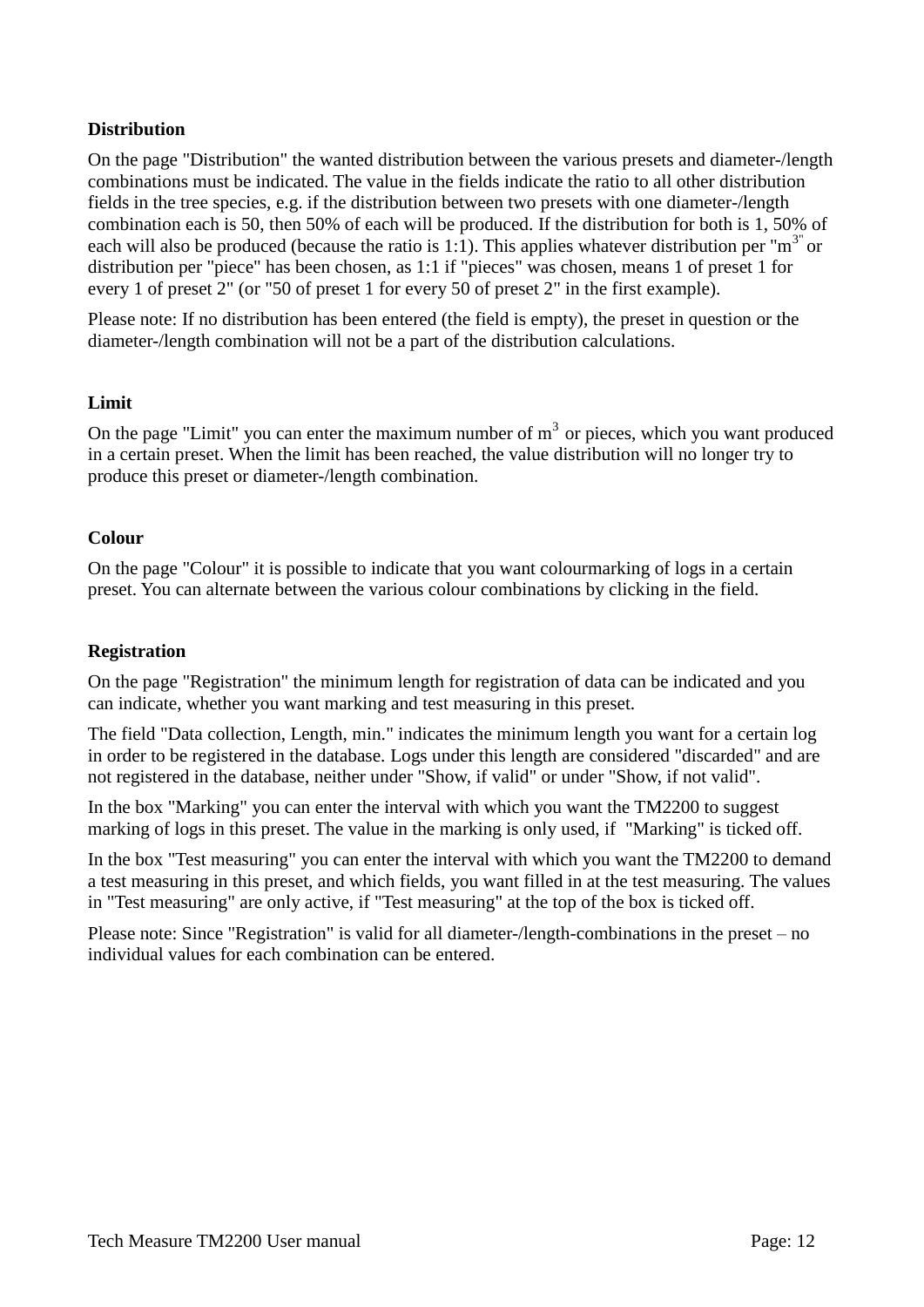# **Calibration**

The point "Calibration" must be chosen from the main screen with "Calibration, Edit" (or "Calibration, New", if there are no calibration tables already).



The calibration tables decide the connection between the number of pulses, coming from the diameter encoders of the harvesting head and the diameter, which the TM2200 calculates, based on number of pulses. Further the length calibration indicates the connection between the number of length pulses and the length, which the TM2200 calculates. The foundation of an exact measuring of the logs, which have been cut, is thus subject to correct and thorough calibration. In order to secure the best possible accuracy, the calibration table should contain at least 8 points and preferably points close to the diameters, which have been entered in the presets.

In some cases it might turn out to be necessary to use more calibration tables, e.g. because of the temperature conditions. Then a new calibration table can be entered with "File, New".

In the window "Calibration, Edit" you can see each individual point of the calibration table. In this window you can also add new points and the existing points can be moved or deleted, e.g. if a point turns out to be wrong. A further possibility in this window is that you can go back to a previous calibration table by using the arrow at the top of the small window to the right.

Except for checking the existing calibration table and perhaps deleting wrong points from the table, this window is normally not used, as the diameter calibration and the length calibration can be carried out directly from the main windows.

Please note: The changes made in this window will influence the logs that are being worked up after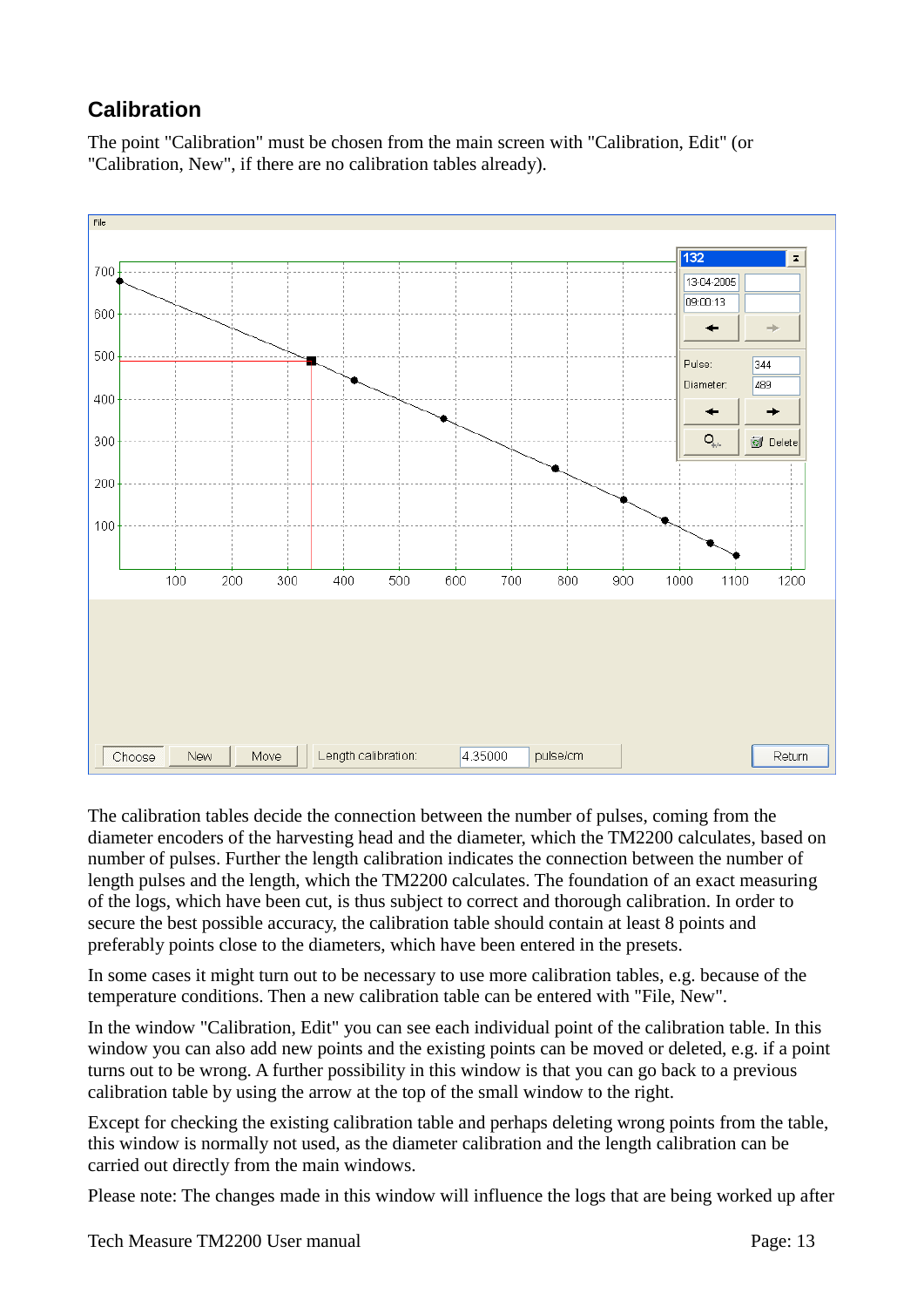the change. The already cut logs will **not** be influenced.

# *Length calibration*

This point is chosen from the main screen with "Calibration, Length". By activating this point, the TM2200 will show the following window:

| <b>Length calibration</b> |  |
|---------------------------|--|
| Measured length (cm):     |  |
|                           |  |
| Cancel<br>nκ              |  |

The window will show the length at the saw, measured by the machine (in this case 1588 mm) and it is waiting for the hand-measured length to be entered. When the hand-measured length has been measured, a new length factor will be calculated and this will be used on the logs cut from now on. The already cut logs will **not** be influenced by the new length calibration!

Please note: It is best to carry out the length calibration on a long log, as this increases the accuracy of the length factor.

# *Diameter calibration*

This point is chosen from the main screen with "Calibration, Diameter". By activating this point, the TM2200 will show the following window:

| <b>Diameter calibration</b> |  |
|-----------------------------|--|
| Measured diameter (mm):     |  |
|                             |  |
| ΩK                          |  |
| Cancel                      |  |

The window will show the diameter at the saw, measured by the machine (in this case 99 mm) and it is waiting for the hand-measured diameter to be entered. When the hand-measured diameter has been measured, a new point will be added to the calibration table and the new calibration table will be used on the logs cut from now on. The already cut logs will **not** be influenced by the new calibration table!

Please note: If the hand-measured diameter does not fit into the curve in the existing calibration table, the TM2200 will give an error sound. In order to find the cause, use "Calibration, Edit", where the new point will be added, but it won't be active. Delete the point, if it is not correct and delete the point before or after on the calibration table curve, which is not correct. Then activate the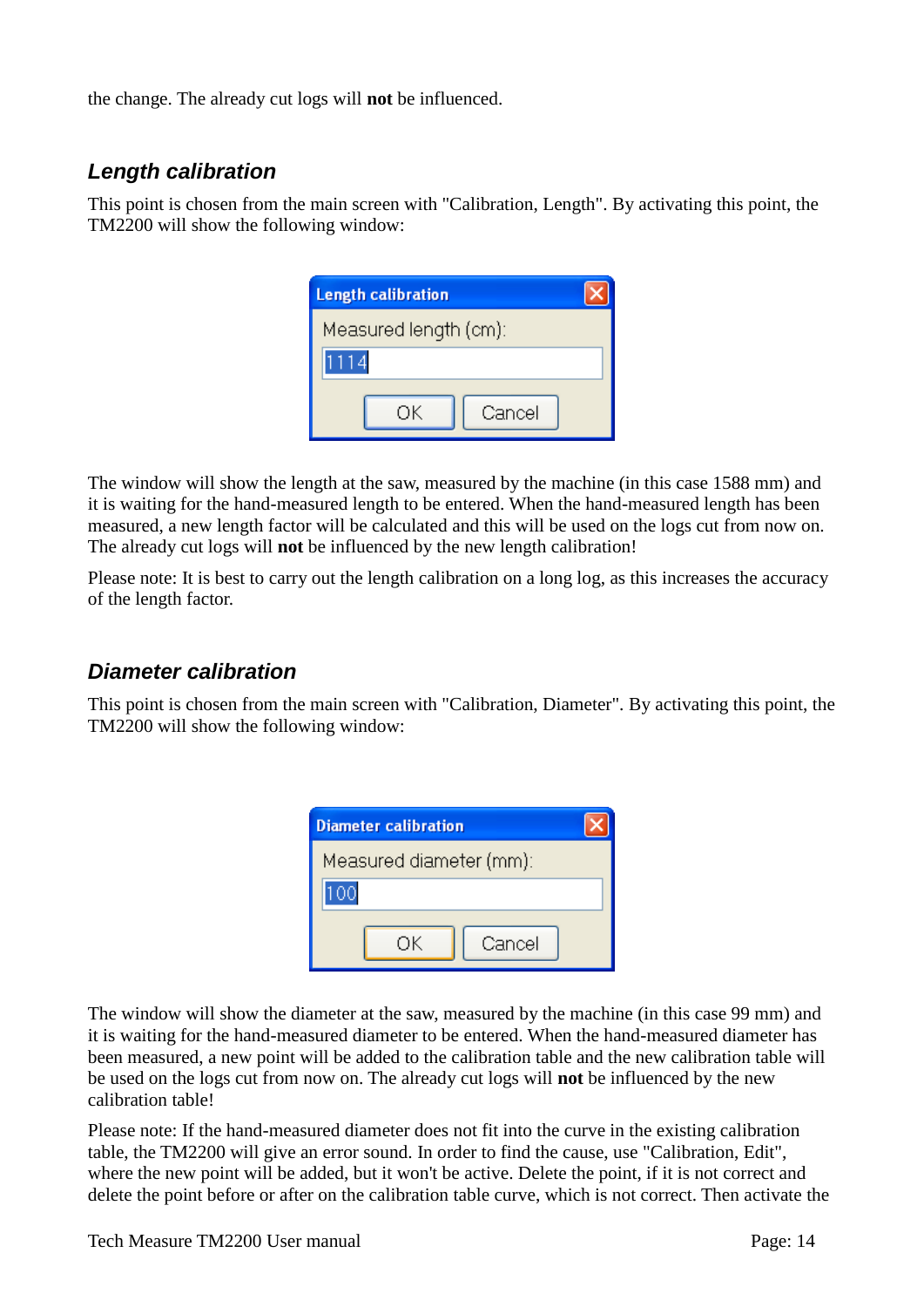point by choosing it and pushing the button  $\left| \mathbf{Q}_{\cdot} \right|$  (activate/deactivate point).

# *Calibration procedure*

This function is used to perform a thorough calibration of the harvester. To use the function, select "Calibration, Calibration procedure..." from the menu - this will put the program into "Calibration procedure" mode. Then perform the following steps:

1. Fell a tree and feed the tree through the processor, without making any cuts. The tree should be selected, so it is a nice and representative specimen.

- 2. Drop the tree.
- 3. The window "Calibration procedure" will be displayed automatically.

| <b>Calibration</b>    |                 |                 |
|-----------------------|-----------------|-----------------|
| Length Diameter       | Length Diameter | Length Diameter |
| 50 cm:                | 1050 cm:        | 2050 cm:        |
| 150 cm:               | 1150 cm:        | 2150 cm:        |
| 250 cm:               | 1250 cm:        | 2250 cm:        |
| 350 cm:               | 1350 cm:        | 2350 cm:        |
| 450 cm:               | 1450 cm:        | 2450 cm:        |
| 550 cm:               | 1550 cm:        | 2550 cm:        |
| 650 cm:               | 1650 cm:        | 2650 cm:        |
| 750 cm:               | 1750 cm:        | 2750 cm:        |
| 850 cm:               | 1850 cm:        | 2850 cm:        |
| 950 cm:               | 1950 cm:        | 2950 cm:        |
| Measured length (cm): |                 |                 |
|                       | Printout        |                 |

- 4. Print the measurement report by pressing "Printout".
- 5. Make the measurements at the lengths stated in the measurement report.

6. Enter the measured numbers in the corresponding fields.

7. Finish by pressing the "OK" button - a new calibration table will be created.

8. Open "Calibration, Edit..." and check the points in the calibration table. If some point are obviously wrong, then delete the wrong point.

The new calibration table is ready for use.

**Note:** If you use an electronic calliper, please follow the procedure described in the "Electronic Calliper" chapter instead.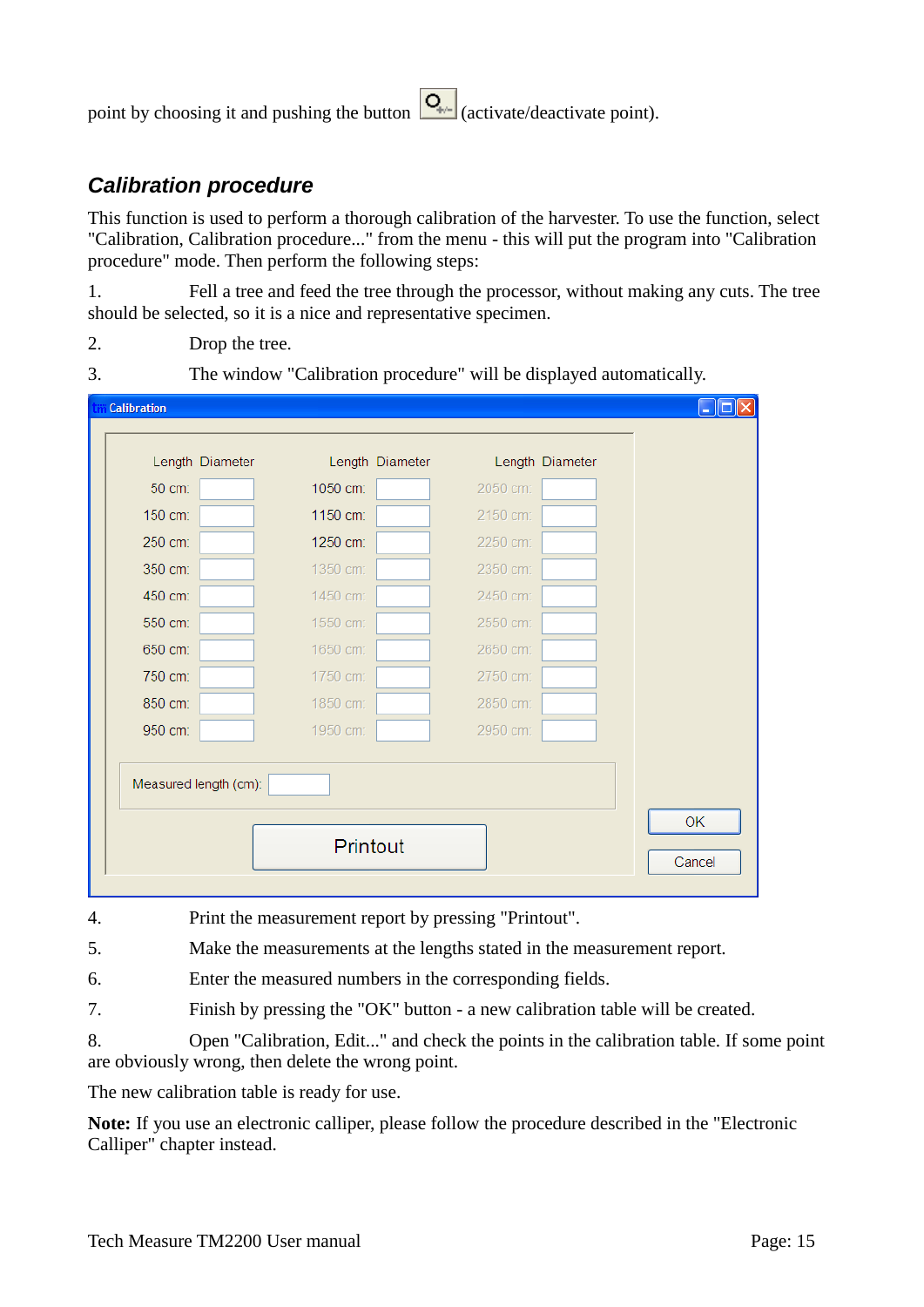# **Project**

The program point "Project" can be chosen from the main screen with "Project, Edit" (or "Project, New" if there are no projects already).

| Tree species<br>Calibration tables<br>Demo<br>Name:<br><b>LTR</b><br>132<br>Rold<br>District:<br>123<br>Department:                                             |  |
|-----------------------------------------------------------------------------------------------------------------------------------------------------------------|--|
|                                                                                                                                                                 |  |
|                                                                                                                                                                 |  |
|                                                                                                                                                                 |  |
|                                                                                                                                                                 |  |
| Sub-department:                                                                                                                                                 |  |
| Tree species Preset<br>$\widehat{\phantom{a}}$<br>Length<br>Top diameter Middle diameter Bottom diameter<br>Volume<br>Tapering factor<br>Mark<br>Time<br>Delete |  |
| ▶ 06-12-2004 09:53:16<br><b>RGR</b><br>205<br>0,92<br>LTR<br>1757<br>101<br>263<br>0,580                                                                        |  |
| Mark<br>06-12-2004 09:53:02<br><b>LTR</b><br><b>RGR</b><br>104<br>255<br>1,023<br>2003<br>401<br>1,48                                                           |  |
| 06-12-2004 09:52:51<br>LTR<br>306<br>96<br>0,037<br>1,76<br>3,00<br>124<br>150                                                                                  |  |
| Control measuring<br>06-12-2004 09:51:49<br>LTR<br>RGR<br>1203<br>150<br>262<br>0,649<br>1,53<br>334                                                            |  |
| 01-12-2004 13:49:52<br>LTR<br><b>RGR</b><br>1246<br>147<br>218<br>0<br>0,465<br>0,90                                                                            |  |
| Control measurings<br>1,19<br>01-12-2004 13:48:16<br>LTR<br><b>RGR</b><br>1011<br>114<br>187<br>234<br>0,278                                                    |  |
| 0<br>0,60<br>01-12-2004 13:48:08<br>LTR<br>3,00<br>300<br>234<br>252<br>0,150                                                                                   |  |
| 3,00<br>96<br>123<br>0,029<br>0,89<br>01-12-2004 13:47:44<br>LTR<br>302<br>110                                                                                  |  |
| 01-12-2004 13:47:42<br>LTR<br>3,00<br>302<br>123<br>0,041<br>0,60<br>132<br>141                                                                                 |  |
| 3,00<br>0,56<br>01-12-2004 13:47:40<br>LTR<br>302<br>141<br>156<br>259<br>0,058                                                                                 |  |
| <b>RGR</b><br>1022<br>0,94<br>01-12-2004 13:47:17<br>LTR<br>182<br>214<br>266<br>0,368                                                                          |  |
| 01-12-2004 13:46:49<br>LTR<br>RGR<br>1287<br>$\overline{0}$<br>0,369<br>0,97<br>112<br>191                                                                      |  |
| 01-12-2004 13:46:23<br>LTR<br>3,00<br>302<br>51<br>73<br>98<br>0,013<br>1,56                                                                                    |  |
| 0,89<br>01-12-2004 13:46:21<br>LTR<br>3,00<br>302<br>98<br>114<br>125<br>0,031                                                                                  |  |
| 01-12-2004 13:46:19<br>0,70<br>LTR<br>3,00<br>301<br>125<br>135<br>146<br>0,043                                                                                 |  |
| 01-12-2004 13:46:14<br>255<br>146<br>154<br>0,047<br>0,51<br>LTR<br>2,45<br>159                                                                                 |  |
| 01-12-2004 13:46:12<br>LTR<br>2,45<br>255<br>159<br>185<br>$\mathbf 0$<br>0,069<br>1,37                                                                         |  |
| 01-12-2004 13:40:30<br>LTR<br>3,00<br>301<br>109<br>128<br>157<br>0,039<br>1,59                                                                                 |  |
| 157<br>0,82<br>01-12-2004 13:40:27<br>LTR<br>2,45<br>256<br>163<br>178<br>0,053                                                                                 |  |
| 01-12-2004 13:40:25<br>0,70<br>LTR<br>2,45<br>257<br>178<br>181<br>196<br>0,066                                                                                 |  |
| 01-12-2004 13:40:22<br>3,00<br>LTR<br>301<br>196<br>206<br>238<br>0,100<br>1,40                                                                                 |  |
| 01-12-2004 13:39:58<br>RGR<br>1259<br>107<br>227<br>0,338<br>0,97<br>LTR<br>185                                                                                 |  |
| 01-12-2004 13:39:29<br>LTR<br>RGR<br>1055<br>112<br>164<br>0,223<br>0,84<br>201                                                                                 |  |
| 01-12-2004 13:39:03<br>LTR<br>3,00<br>302<br>108<br>130<br>148<br>0,040<br>1,32                                                                                 |  |
| 01-12-2004 13:39:00<br>1,29<br>LTR<br>2,45<br>256<br>148<br>165<br>181<br>0,055                                                                                 |  |
| 01-12-2004 13:38:58<br>LTR<br>255<br>181<br>195<br>207<br>0,076<br>1,02<br>2,45<br>Return<br>$\checkmark$                                                       |  |

Normally a project will correspond to e.g. felling in a certain section of a forest district and in that case it is practical to make a project for each section being felled. If you work in a big section or in an entire district, it might be advantageous to split up the project into more smaller project, as this will make it easier to survey the various print-outs and it will also make the printing itself faster. The TM2200 can easily work with very comprehensive projects – apart from the fact that the printing will take longer – so it finally the users decision, if he or she wants more small or one big project.

# *Creating a new project*

In order to create a new project, you must choose "File, New" from the menu line and you must enter a project name.

Then fill in "Name", "District", "Department" and "Sub-department".

Use the button "Tree species" in order to add one or more saved tree species to the project. Use the button "Calibration tables" in order to add one or more saved calibration tables to the project. See in the section below about tree species and calibration tables, how you can save these for use in other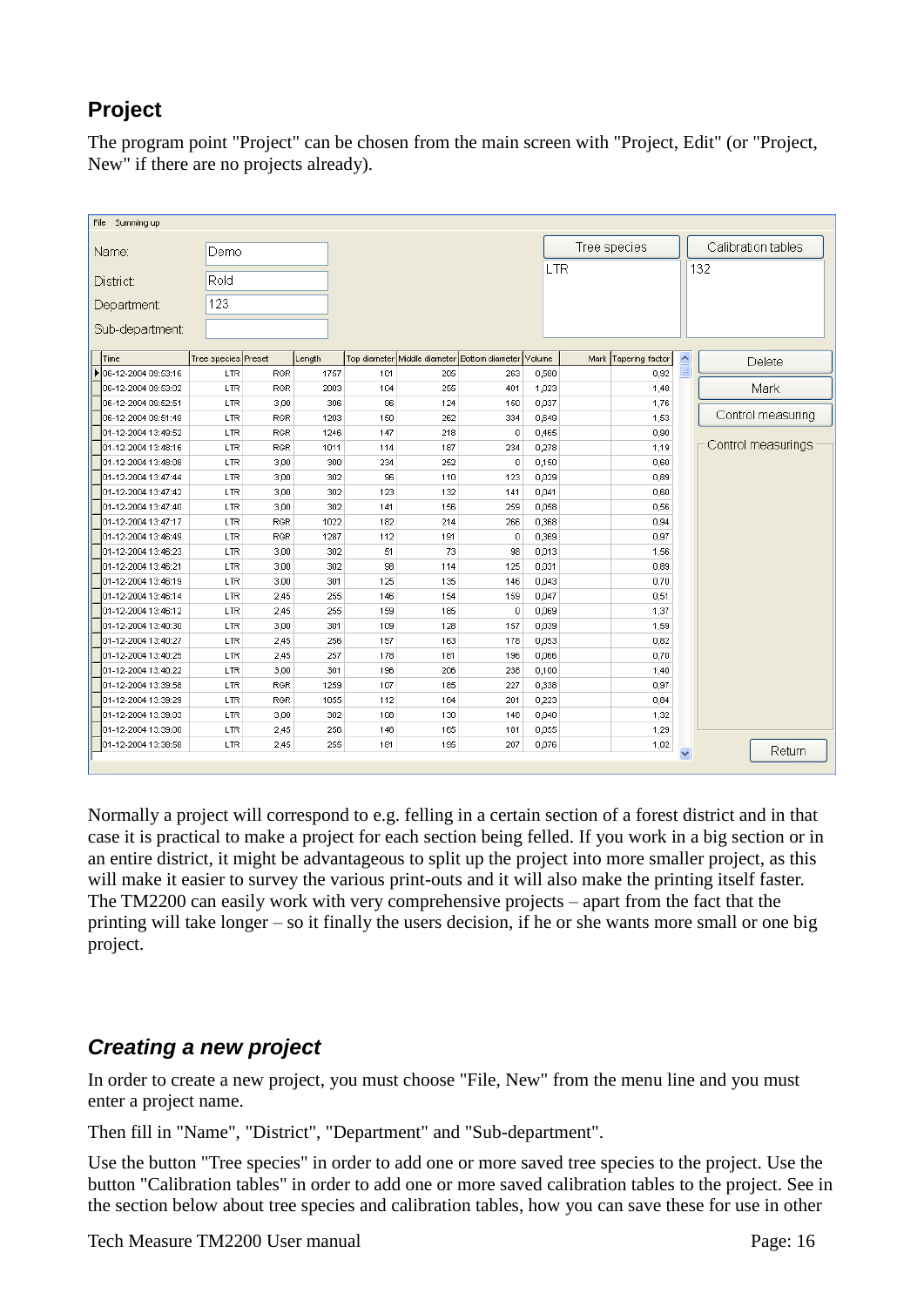projects.

# *Editing an existing project*

The project shown on the screen can be corrected and the changes will be saved automatically, when you push the button "Return" or choose "File, Return" in the menu line.

# *Tree Species*

In the program point "Tree Species", which is activated by pushing the button "Tree species" in "Project, Edit", you can both make tree species available to other projects and you can copy available tree species into a project. By pushing the button "Tree species", the TM2200 will show the following screen:



In this screen you can move a tree species from "All" ("All" are the tree species, which have been made available to all projects) to "Chosen", by marking the wanted tree species in the list "All" and pushing the button ">>". You can also make a tree species from the list "Chosen" available to other projects. In order to do this, the tree species must be marked in the list "Chosen" and you must push the button ">>" (the button will change to "<<" to show that the tree species is copied to "All").

You can remove a tree species from the project by marking it in the list "Chosen" and push the "Delete" button.

You can remove a tree species from "All" by marking it in the list and pushing the button "Delete". Then the deleted tree species will **no longer** be available to other projects.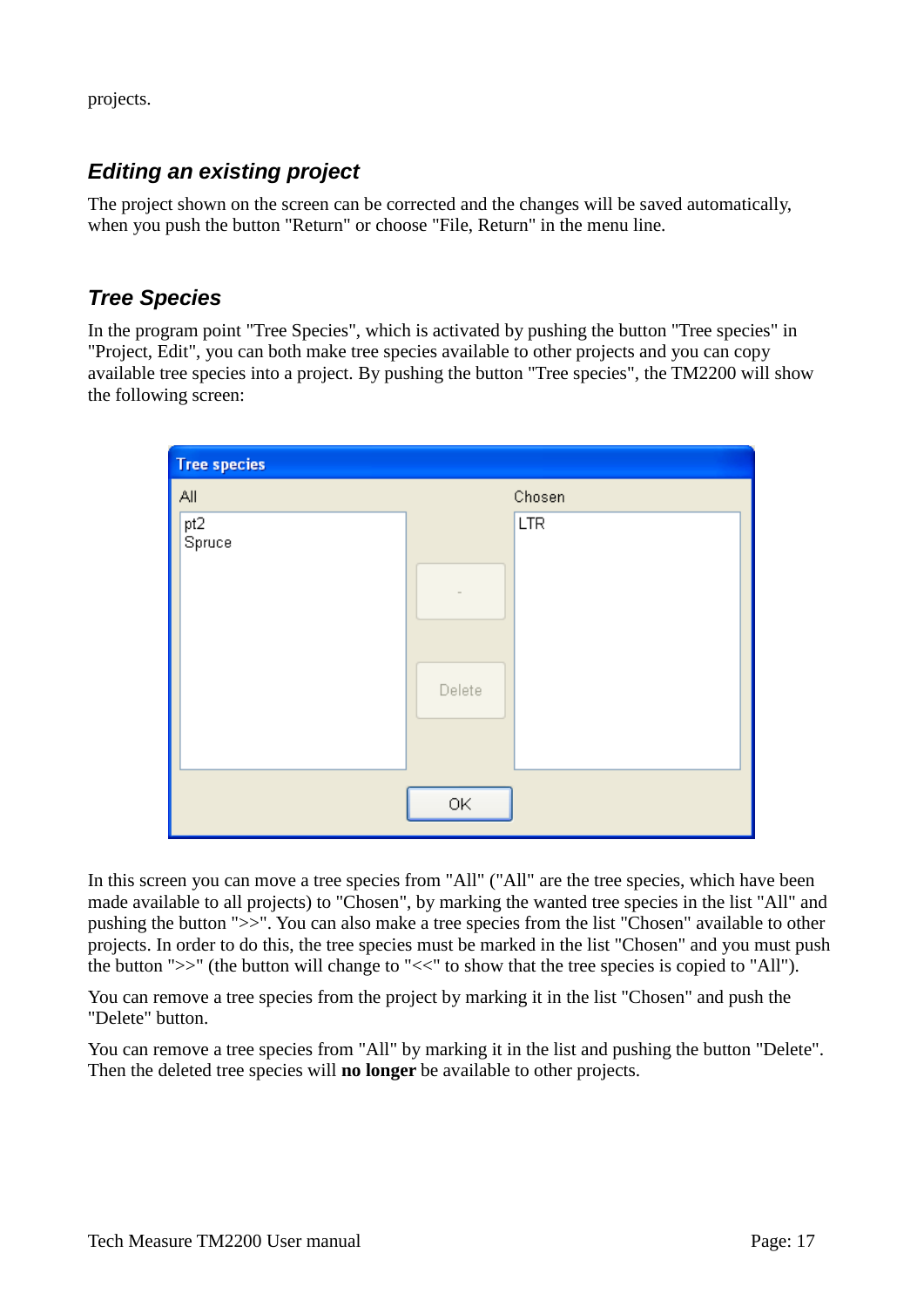# *Calibration Tables*

In the program point "Calibration tables", which is activated by pushing the button "Calibration tables" in "Project, Edit", you can both make calibration tables available to other projects and you can copy available calibration tables into a project. By pushing the button "Calibration tables", the TM2200 will show the following screen:

| <b>Calibration tables</b> |               |  |
|---------------------------|---------------|--|
| All                       | Chosen        |  |
| test<br>XXX               | 132<br>Delete |  |
|                           | OK            |  |

In this screen you can move a calibration table from "All" ("All" are the calibration tables, which have been made available to all projects) to "Chosen", by marking the wanted calibration table in the list "All" and pushing the button ">>". You can also make a calibration table from the list "Chosen" available to other projects. In order to do this, the calibration table must be marked in the list "Chosen" and you must push the button ">>" (the button will change to "<<" to show that the calibration table is copied to "All").

You can remove a calibration table from the project by marking it in the list "Chosen" and push the "Delete" button.

You can remove a calibration table from "All" by marking it in the list and pushing the button "Delete". Then the deleted calibration table will **no longer** be available to other projects.

# *How to delete a log*

If for some reason a log has been registered and it should not been, it is possible to delete this by marking the line in the database line (Push the line until the arrow to the utmost left moves to the log in question) and push the button "Delete". The TM2200 will ask for a confirmation as an additional security.

# *Manual marking of a log*

In order to make a manual marking of a log, you must mark the line containing the log you want to mark and push the button "Mark".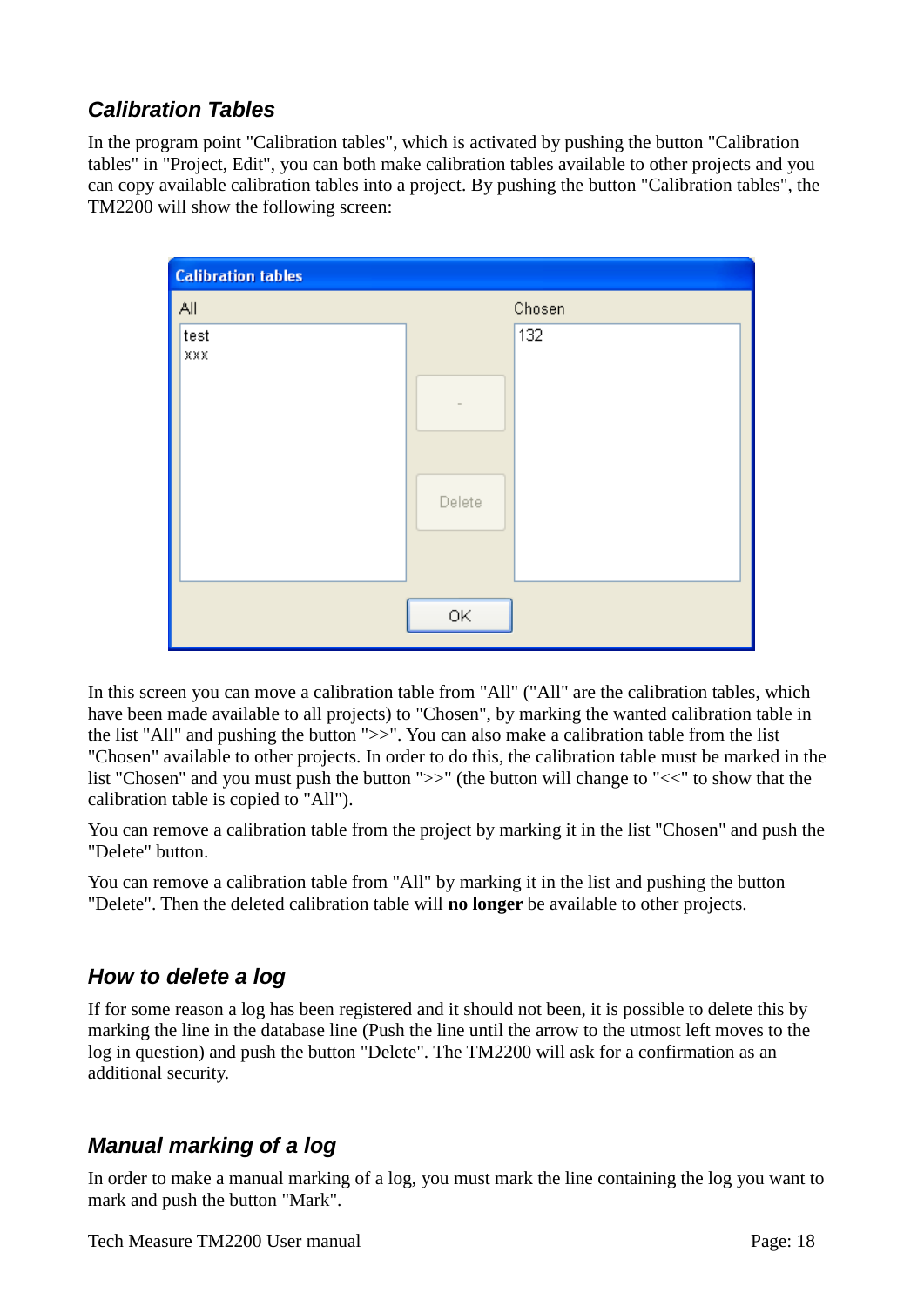# *Manual test measuring of a log*

In order to make a manual test measuring of a log, you must mark the line containing the log you want to test measure and push the button "Test measuring". Then enter the measured values in the test measuring window.

# *Summaries*

From the menu "Summaries" in the menu line, you can get access to a number of printouts in the TM2200. By pushing the headings of the columns in the database section, you can choose which logs you want included in the various printouts.

Each printout can also be sent by e-mail by using the sub-menu "Send" and then choose the summary, you want.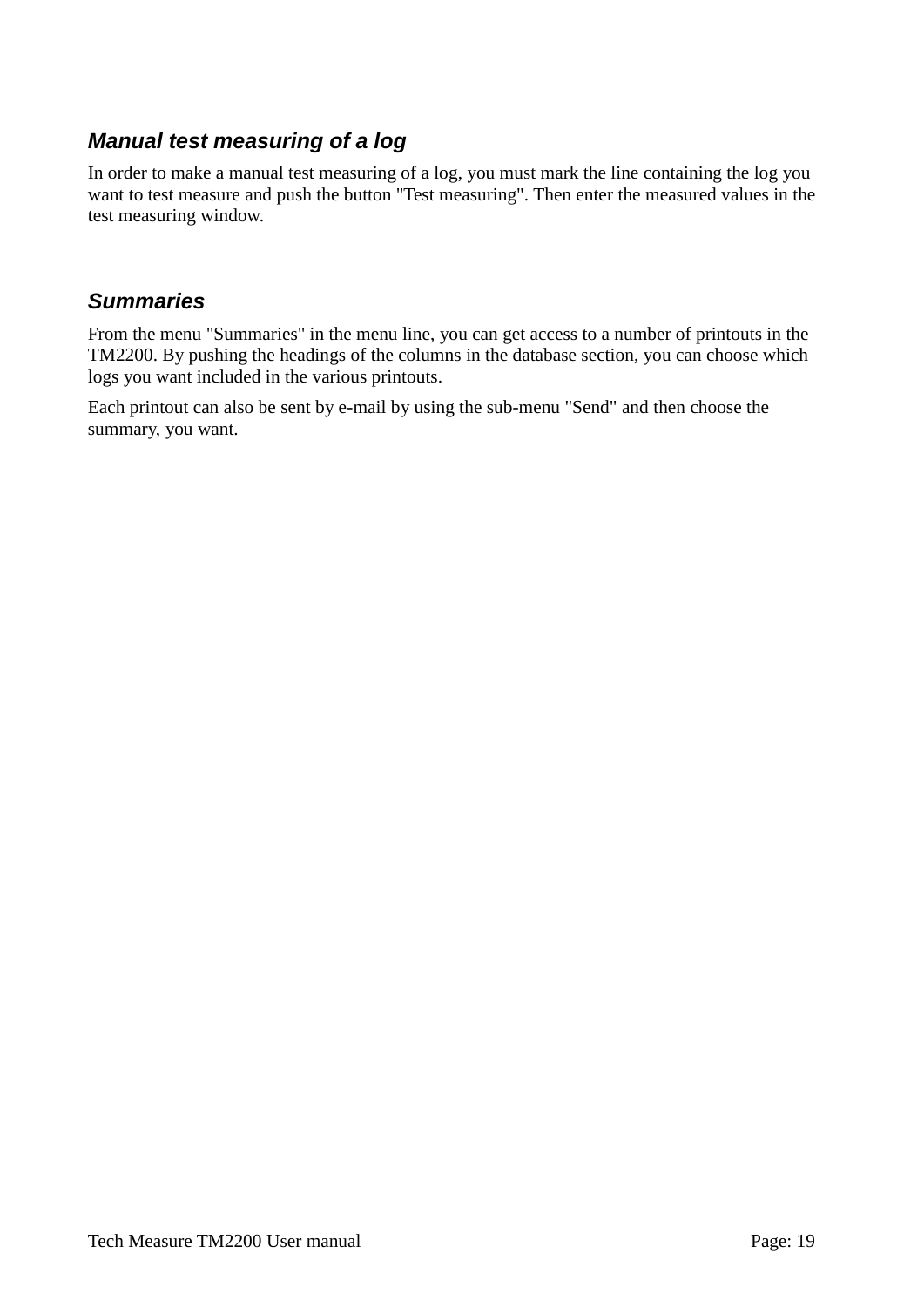### **Printout Example**

If "Show printout example" in the printer set-up has been chosen, you can see on the screen, how the printout will look. The printout example will be shown as follows (here with the printout "Preset" as example):

| 爱 Preview - Preset                                                                                                  | $\Box$ ok                                                                                                         |
|---------------------------------------------------------------------------------------------------------------------|-------------------------------------------------------------------------------------------------------------------|
| ← 100% ■ ● ×                                                                                                        |                                                                                                                   |
|                                                                                                                     | $\sim$                                                                                                            |
| Presets: Demo                                                                                                       |                                                                                                                   |
| $:$ All<br>Tree species                                                                                             |                                                                                                                   |
| : If valid<br>Preset                                                                                                |                                                                                                                   |
| Tree species: LTR<br>Length<br>Pcs.<br>Avg<br>Volume Avg<br>Volume <sup>§</sup>                                     |                                                                                                                   |
| 10850<br>13,48<br>402,360 0,500<br>75,00<br>RGR<br>805                                                              |                                                                                                                   |
| 2,45<br>2,56<br>60,585<br>0,080<br>761<br>1949<br>11,29<br>3,00<br>3636<br>3,01<br>73,548<br>0,061<br>1208<br>13,71 |                                                                                                                   |
| Sub tot<br>2774<br>16435<br>536,493<br>0,193<br>100,00<br>5,93                                                      |                                                                                                                   |
| 5,92 536,493 0,193 100,00<br>2774<br>16435<br>Total                                                                 |                                                                                                                   |
| Tree species: LTR                                                                                                   |                                                                                                                   |
| Top<br>Middle<br><b>Bottom</b>                                                                                      |                                                                                                                   |
| RGR<br>211<br>124<br>265<br>2,45<br>182<br>193<br>205                                                               |                                                                                                                   |
| 3,00<br>123<br>145<br>165                                                                                           |                                                                                                                   |
|                                                                                                                     |                                                                                                                   |
|                                                                                                                     |                                                                                                                   |
|                                                                                                                     |                                                                                                                   |
|                                                                                                                     |                                                                                                                   |
|                                                                                                                     |                                                                                                                   |
|                                                                                                                     |                                                                                                                   |
|                                                                                                                     |                                                                                                                   |
|                                                                                                                     |                                                                                                                   |
|                                                                                                                     |                                                                                                                   |
|                                                                                                                     |                                                                                                                   |
|                                                                                                                     |                                                                                                                   |
|                                                                                                                     |                                                                                                                   |
|                                                                                                                     |                                                                                                                   |
|                                                                                                                     |                                                                                                                   |
|                                                                                                                     | $\frac{1}{\left \mathbf{r}\right }\frac{\left \mathbf{r}\right }{\left \mathbf{r}\right }\left \mathbf{r}\right $ |
| $\vert \langle \vert \vert$<br>Page 1/1                                                                             | $\geq$                                                                                                            |

The printout is shown on white background. You can roll up and down in the printout with the scrollbar utmost to the right. In the menu line you have a number of symbols, which give some additional functions:

 $# 100%$ You can zoom in or out on the printout with this button.

 $\blacksquare$ With this button you can save the printout on a disc or on the USB memory stick. By pushing this, a window appears, indicating where you can enter the place and the name of the printout. Please note: In order to use the printout on another machine, "File type" in the shown window must be changed to "Text (dot-matrix printer)(\*.prn).

噕 This button must be used for printing out.

 $\times$ 

With this window you close the window printout example.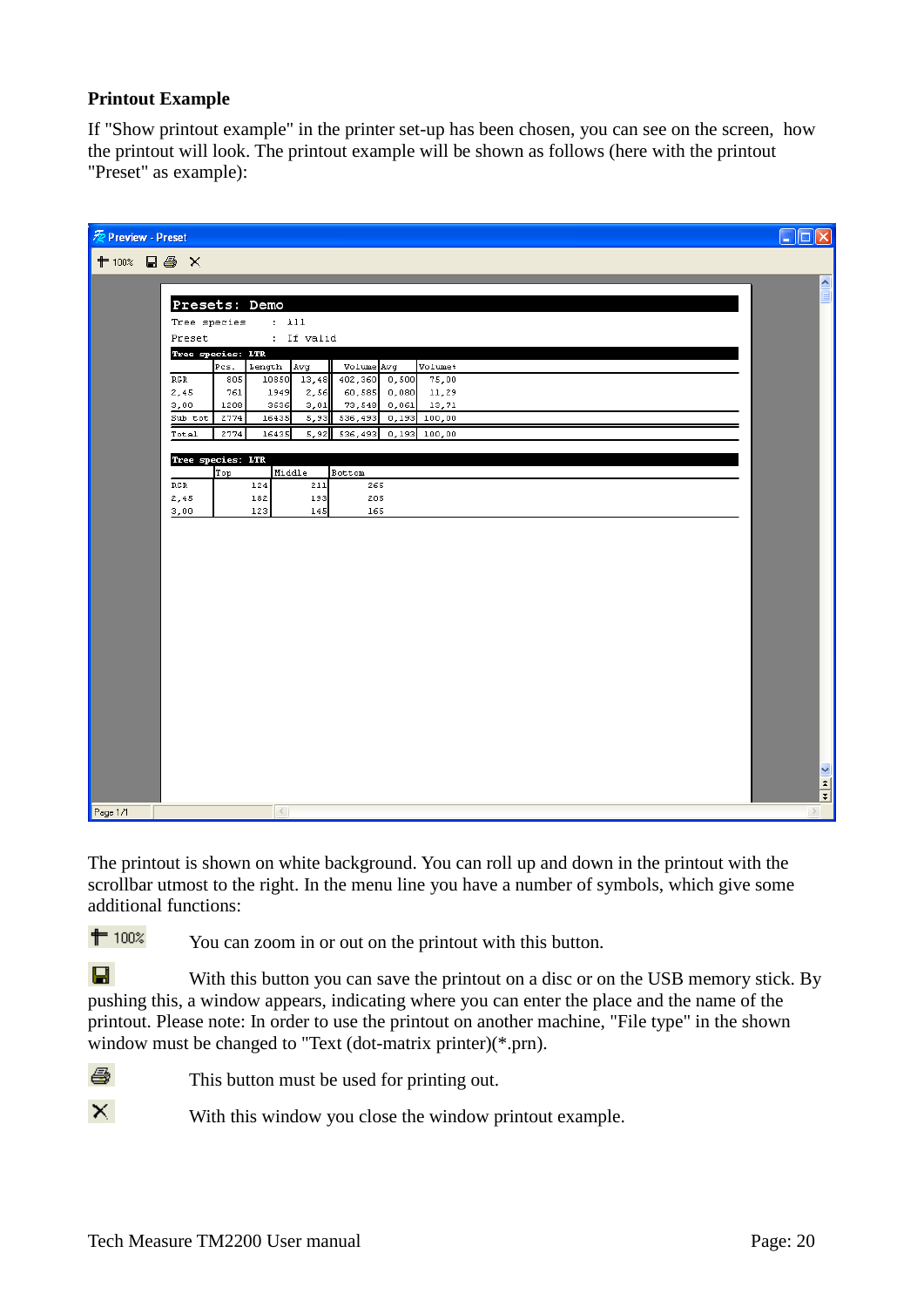### **Diameter-Classes**

This printout shows all the logs chosen, divided into diameter-classes.

### **Preset**

This printout shows production data, divided into tree species and presets.

### **Test Measuring**

This printout shows the test measuring, which were made in the project and the total deviation in volume between the machine measurements and the manual measurements.

### **Summary**

This printout shows a total production summary and statistics and time consumption.

### **Result**

This printout shows a statement of the result of a project, including the production data, divided in tree species and presets.

# *Send*

From the menu "File, Send" you can send a project by e-mail i TM-Office format (TM-Office is additional equipment). You can also send certain StanForD-formats by e-mail.

# *Import*

From the menu "File, Import" you can import a project in TM-Office format (TM-Office is additional equipment).

# *Export*

From the menu "File, Export" you can export data in various formats: TM-Office (TM-Office is additional equipment), StanForD and comma-separated files (CSV). You can also export in PC300 format and a PC300 reduced list.

# *Back-up copying*

From the menu "File, Back-up copying" you can make a back-up copy of the project. Back-up copies secure the user in case of a problem with the computer or with the hard disc. A back-up copy can be restored with the menu point "File, Restore".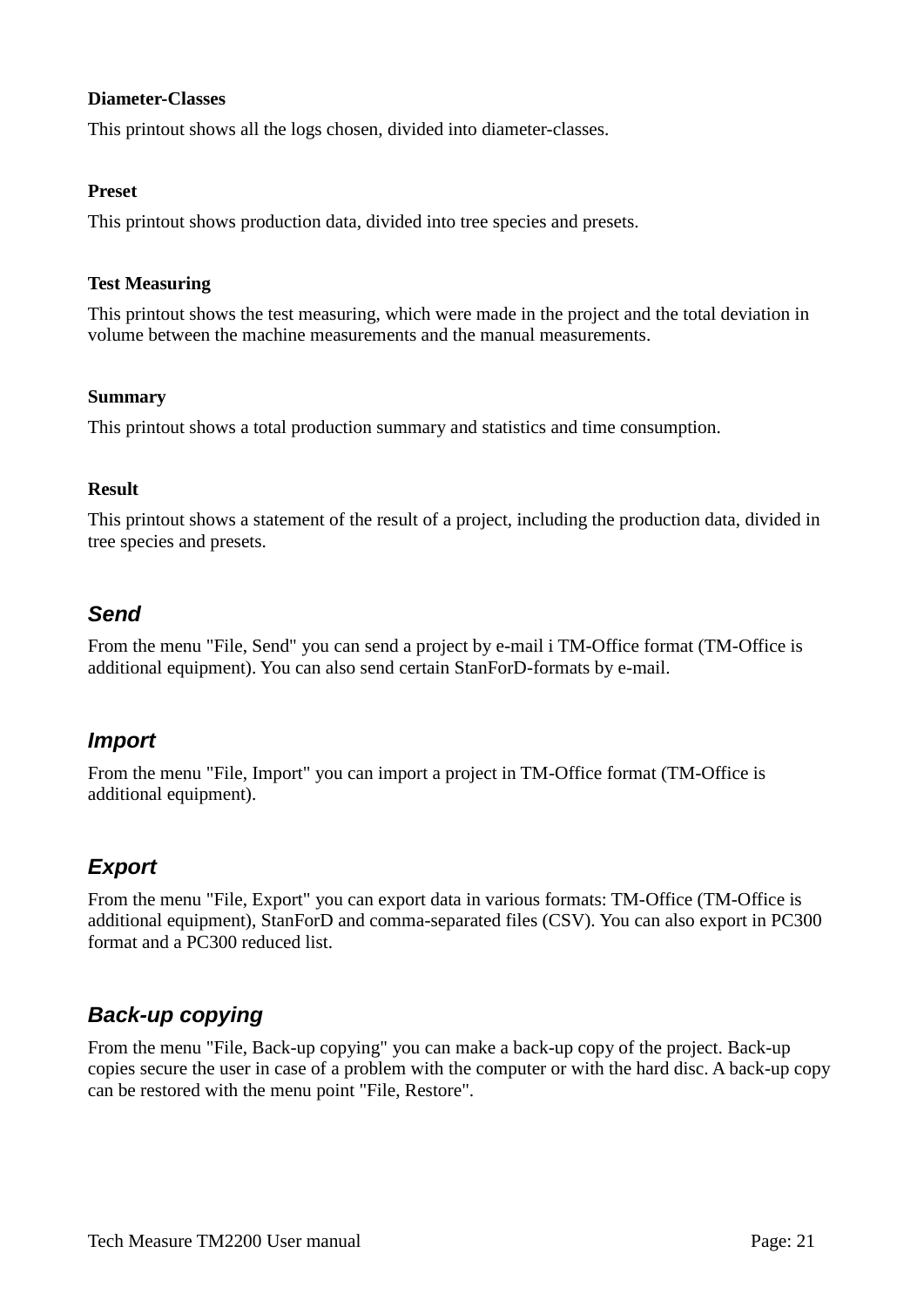# **Settings**

Under the menu "Settings" you can make various settings in order to make the machine function in exactly the way each individual user wants it. Most points have already been set by your machine supplier and should only be changed by a technician. However, the following points can be set by the user without any negative influences on the functions of the machine.

# *Error Surveillance*

This point can be chosen with "Settings, Error surveillance" from the menu line. The TM2200 shows the following:



In this screen you can decide, which errors you want to be shown, if they should occur when using the machine. In order to activate a warning in case of error, the wanted error must be marked with a cross in the field against the error. For each encoder you can also indicate, how many of the different errors (sequential error and pulsations error) it shall take, before an error is shown.

Please note: Dependent on the harvesting head mounted on the machine, certain error conditions can occur periodically, without indicating an actual error, which makes error surveillance of these functions impossible. The supplier of the harvesting head can inform you of the functions, for which error surveillance cannot be carried out.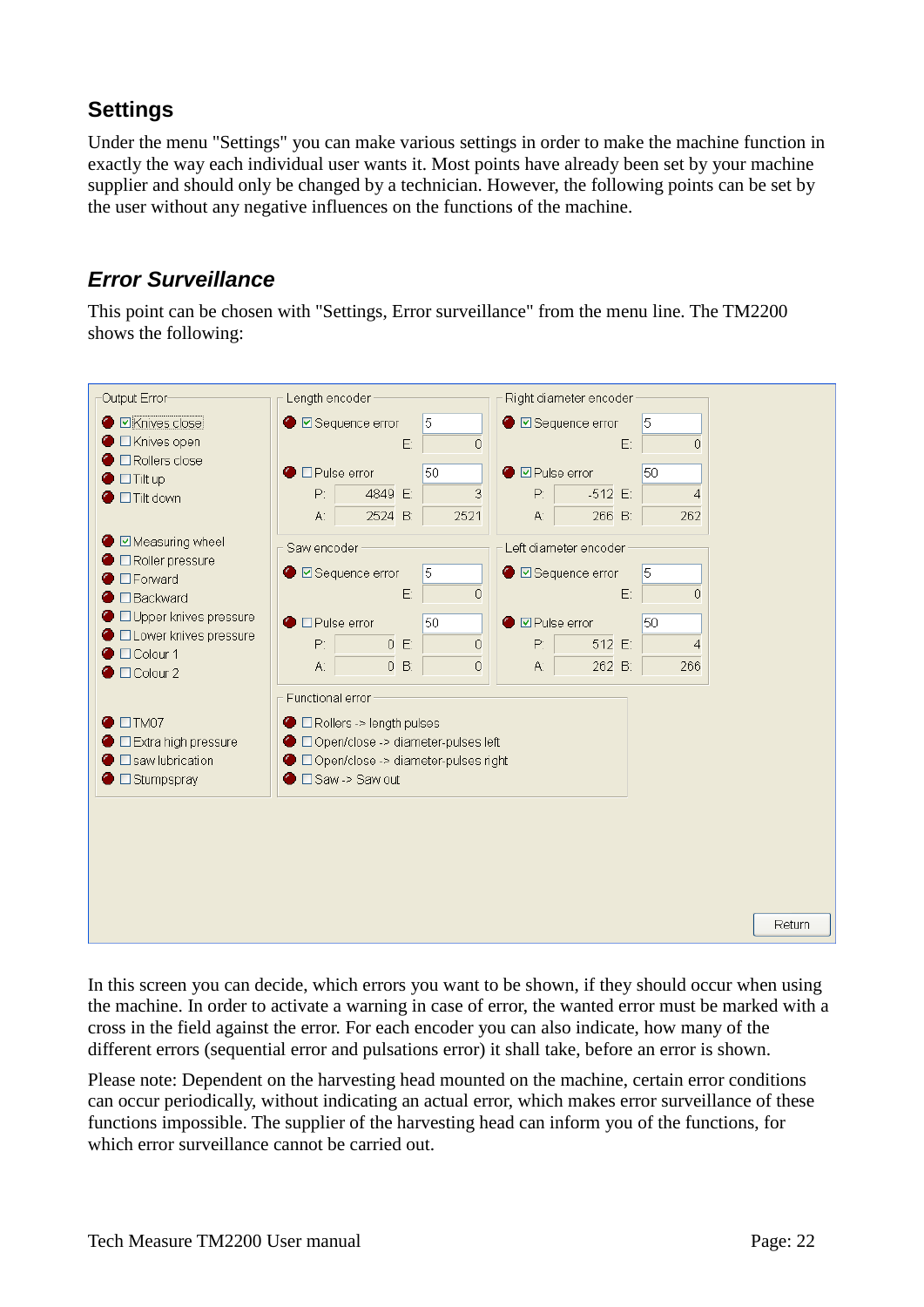# *Test buttons*

This point can be chosen with "Settings, Test buttons" from the menu line. The TM2200 shows a window with the possibility of activating the spray-functions for "Stump spray", "Saw lubrication", "Colour 1" and "Colour 2". With the test buttons you can make sure that oil or colour respectively has been led to the nozzles, after filling up with oil and colour. A small light marking against each button shows the advancing of the piston (with bright green) and the withdrawal of the piston (with bright red), whereupon a dark green light indicator shows that the button is ready for making e.g. an extra pump.

# *Button Set-up*

This point is chosen with "Settings, Button ". The TM2200 will show the following:



In this window you can choose, which function you want each button on the machine to have. By pushing a button on the machine, the button in question will marked in the window and by pushing the button in the window, the wanted function can be chosen from a list.

Please note: Not all machines can carry out all functions, and your machine supplier can inform you of which functions you can use.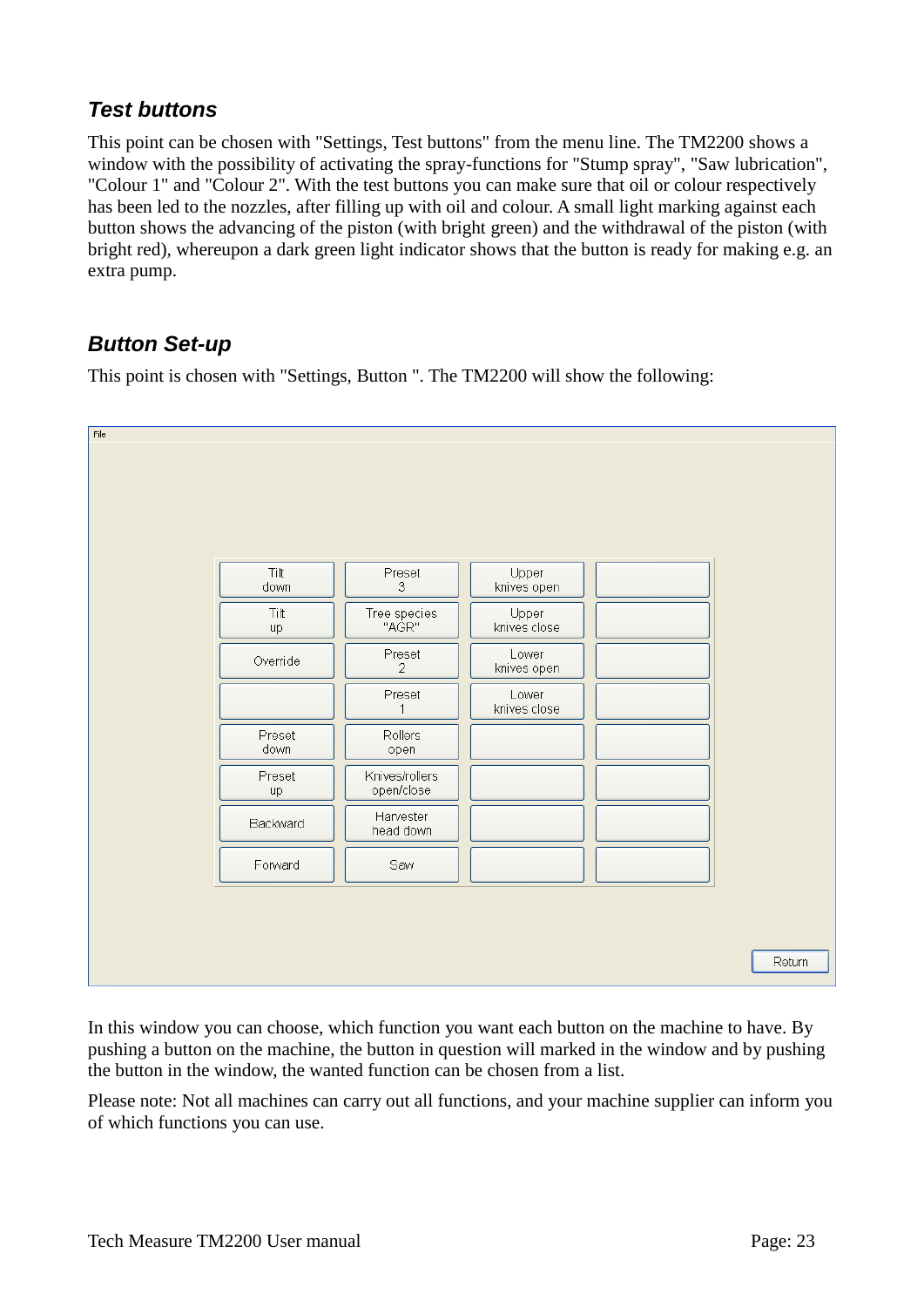# *Colour*

From the menu "Settings, Colour" you can choose between 5 different colour combinations, some of which are especially for working at night or in the evening because of a lower emission of light from the screen. Others are better when working during the day, because of a higher colour contrast.

# *Driver Set-up*

This point can be chosen with "Settings, Driver setup" from the menu line. In driver setup you can add new drivers to the machine and the data for the existing drivers can be corrected. Each driver has his own button set-up and colour set-up, so buttons and colours suit each individual driver.

Please note: When cutting, it is recorded, which driver has cut which log. With the TM-Office (TM-Office is additional equipment) you can create printouts, showing production data split up on drivers and other similar printouts.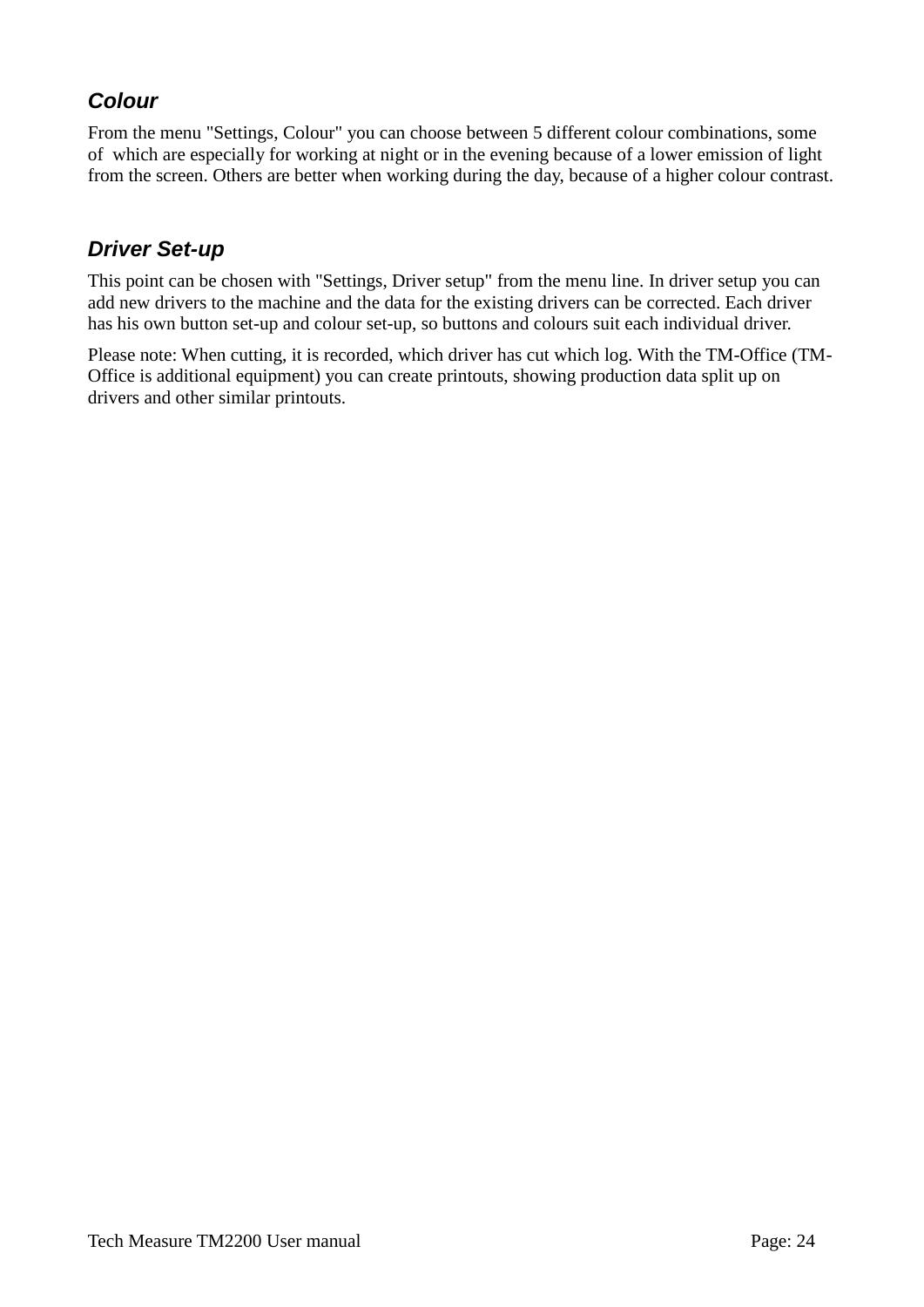# **Electronic calliper (Haglöf Digitech Pro)**

In this paragraph it is explained, how to use an electronic calliper with the program and how to set it up in the settings.

# *Start calibration/Calibration procedure*

Perform these steps to make a start calibration:

1. First, select the wanted calibration table from the "Calibration" menu (or create a new one).

2. Select the item "Calibration procedure" from the "Calibration" menu.

3. Fell a tree and feed the whole tree through the processor (possibly using "Override"), and cut the tree at the top.

4. Release the tree.

5. Select "Shape of Trunk" and "Send to calliper...".

6. Select MEASURING on the calliper and follow the measuring instructions on the calliper.

7. In the cabin, put the calliper into "SEND DATA" mode and place it in the rack.

8. Select "Calibration" and then "Receive from calliper..." (or simply "Receive from calliper" when doing a control measurement) in the program and "KTR-file, KERMIT" on the calliper.

9. Say "Yes" to the question "CLEAR MEMORY" on the calliper and put the calliper into "SERVER" mode.

10. TM2200 will ask if you want to transfer the data to the calibration table: Answer "Yes" to this question to make a new calibration table.

# *Manual control measurement with electronic calliper*

A manual control measurement can be made any time, provided no tree is in the processor. Select the stem in the list, for which a control measurement is to be made and select "Shape of trunk, Send to calliper...". Measure the stem as described in point 6 to 9 above. Finally, enter a stem number/mark for the measured stem.

# *Automatic control measurement with electronic calliper*

When the program asks for an automatic control measurement, continue to process the tree until the tree fully processed and then release the tree and select "Send to calliper". Measure the stem as described in point 6 to 9 above. Finally, enter a stem number/mark for the measured stem.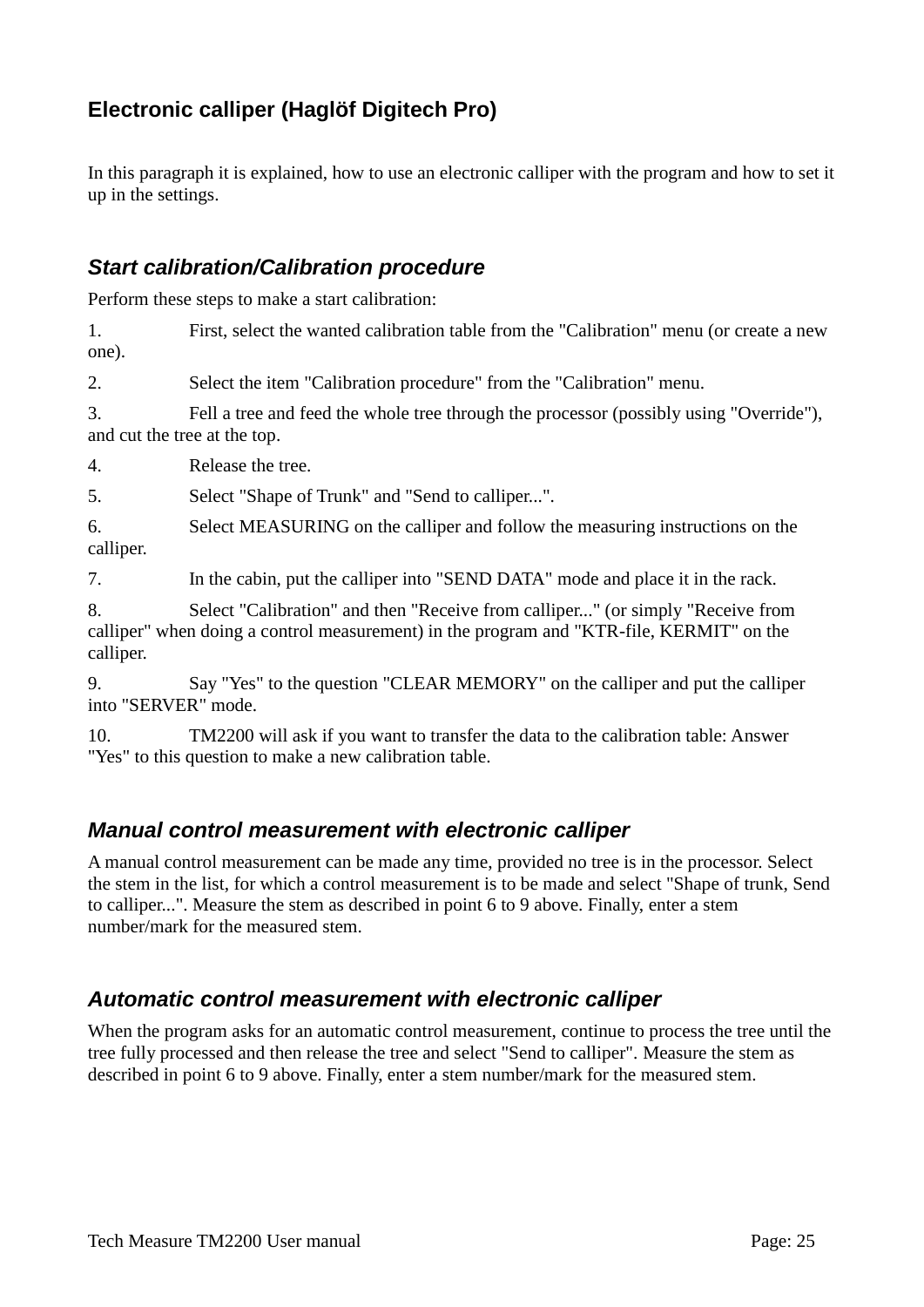# **Error messages and what they mean**

# *HH-Module*

- **"Length encoder: Pulse error"**
- **"Right diameter encoder: Pulse error"**
- **"Left diameter encoder: Pulse error"**
- **"Saw encoder: Pulse error"**

These errors can occur while processing a tree, if the error in question has been ticked off in "Settings" – "Error Surveillance". The error indicates that there are more pulses on one encoderchannel than on the other. The Error can also occur by accidentally when the machine stands still, if the encoder is in exactly the position, where the optical reader records the pulses  $-e.g.$  because of vibrations from the machine. If it should occur while processing a tree (i.e. the machine does not stand still), it can be caused by a defect encoder or a bad connection to the encoder.

- **"Length encoder: Sequence error"**
- **"Right diameter encoder: Sequence error"**
- **"Left diameter encoder: Sequence error"**
- **"Saw encoder: Sequence error"**

This error can occur while processing a tree, if the error in question has been ticked off in " Settings" – "Error Surveillance". The error indicates that the pulses come faster from the encoder than the module can manage recording them. The error can be corrected by changing the installation of the module to recording faster pulses (must be made by TM). If the module is set correctly, it can indicate a defect encoder.

### **"Functional Error: Rollers -> Length pulses"**

This error can occur while processing a tree, if the error in question has been ticked off in " Settings" – "Error Surveillance ". The error indicates that "Forward" has been activated, but that it does not result in any changes in the length pulses. It could e.g. occur, if the rollers slip on the tree and normally the driver will discover this before the error is shown. Further the error can be caused by a defect length encoder.

### **"Functional error: Open/Close -> Diameter pulses left"**

**"Functional error: Open/close -> Diameter pulses right"**

This error can occur while processing a tree, if the error in question has been ticked off in " Settings" – "Error Surveillance ". The error indicates that no diameter pulses occur, although "Open" or "Close" has been activated. It could occur because of an error in the supply voltage for the encoders or a defect encoder.

- **"Functional error: Saw -> Saw out"**
- **"Functional error: Top saw -> Top saw out"**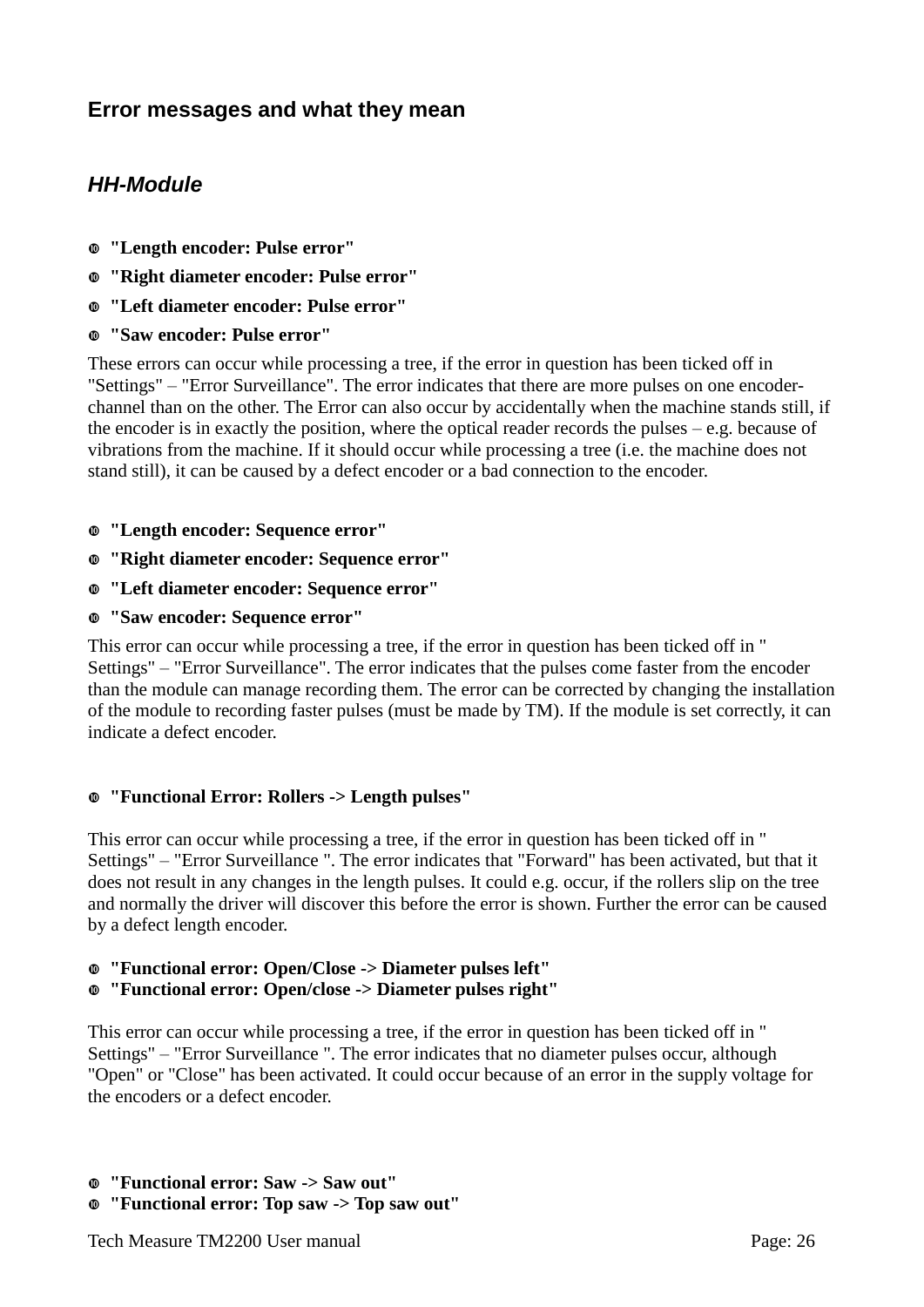This error can occur while processing a tree, if the error in question has been ticked off in " Settings" – "Error Surveillance ". The error indicates that there are no pulses from the saw encoder, i.e. the saw does not come out, when "Saw" has been pushed. Can be caused by the saw being stuck or by a defect encoder.

### **"Functional error: Roller pressure"**

This error can occur while processing a tree, if the error in question has been ticked off in " Settings" – "Error Surveillance ". The error only occurs if the machine is equipped with physical pressure gauges and indicates that the pressure measured is beyond the minimum- and maximumvalues defined by the program. The error can be caused by an error in the oil pressure or in a valve.

# *UI-Module*

- **"Error: Top saw Lubrication"**
- **"Error: TM07"**
- **"Error: Extra High Pressure"**
- **"Error: Saw lubrication"**
- **"Error: Stump treatment"**
- **"Error: High pressure"**

This error can occur while processing a tree, if the error in question has been ticked off in " Settings" – "Error Surveillance ". The error indicates that there is a short-circuit in an output or that too little power is taken from the output to record that the output is functioning correctly. Dependent on the machine in question, the error can also be caused by an actual error on the machine or it just indicates that the units chosen don't use as much power as was expected from the module (which is not an error).

### **"Too many active length intervals in the tree species! XXX deleted"**

There were more active length intervals in the Tree Species chosen than could be contained by the module. You must reduce the number of active length intervals, either by removing some length intervals from one or more presets or by deactivating one or more presets in Tree Species.

### **"Too many active diameter intervals in the tree species! XXX deleted"**

There were more active diameter intervals in the Tree Species chosen than could be contained by the module. You must reduce the number of active diameter intervals, either by removing some diameter intervals from one or more presets or by deactivating one or more presets in Tree Species.

### **"Too many Matrix-Elements in the tree species!"**

The combination of length- and diameter-intervals in the Tree Species chosen exceeds the capacity of the module. You must reduce the number of concurrent length- and diameter-intervals in one or more presets.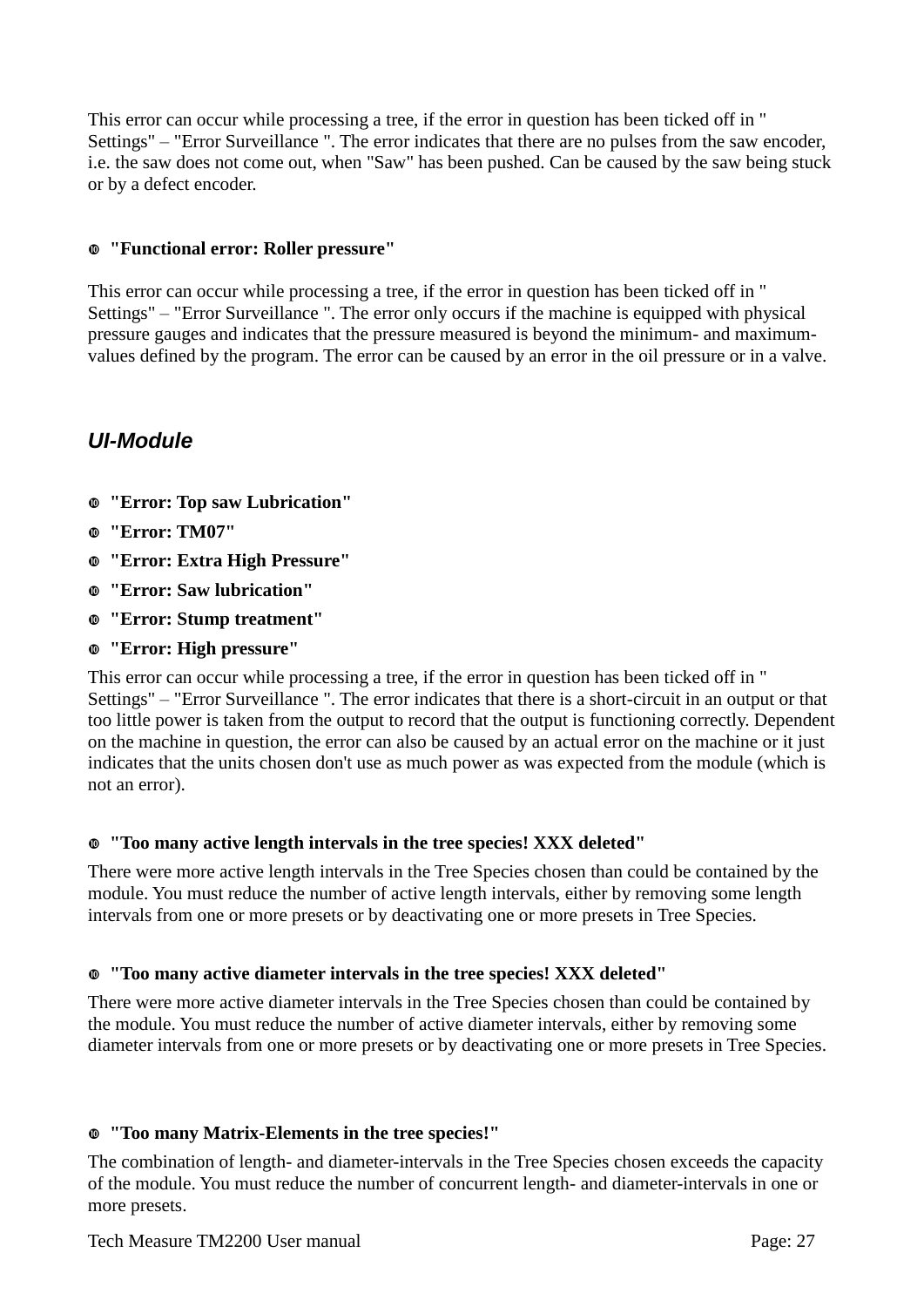### **"Missing interesting diameter at index NNN"**

An internal error occurred in the UI-Module during the calculation of a prediction. This should never occur – please contact Techno-Matic A/S.

### **"Matrix corruption NNNN:NNNN "**

An internal error occurred in the UI-Module during of the internal tables. This should never occur – please contact Techno-Matic A/S.

### **"Watchdog error: NNN"**

A Watchdog error occurred in the module. This should never occur – please contact Techno-Matic A/S. It could indicate a cable error (especially by serial communication) or a defect module.

# *PC-Program*

- **"TMUI vN.N.N found, but TMUI vX.X.X needed! It is strongly advised you update the modules before proceeding!"**
- **"TMHH vN.N.N found, but TMHH vX.X.X needed! It is strongly advised you update the modules before proceeding!"**

This can occur by start up of the program. The message indicates than an older module than needed by the TM2000 v.4.5 to work correctly, was mounted either at the harvesting head or in the cabin. This should never occur, as Techno-Matic takes care that the correct modules are being mounted or delivered in case of replacement/repair.

### **"Unable to create project"**

This can occur when making a new project in "Project, Edit". The error indicates that the project cannot be made because a project by the same name exists already. You must choose "File, New" in "Project, Edit" to make a new project with another name.

### **"Calibration table: Unable to create XXX "**

This can occur when making a new calibration table in "Calibration, Edit". This error indicates that a calibration table of that name cannot be made, as there is one by that name already or because an invalid name has been chosen. You must choose "File, New" in "Calibration, Edit" to make a calibration table with another name.

### **"Illegal calibration table!: Calibration table does not belong to this project!"**

This can occur when starting up the program or when changing to a new project. The error indicates that a calibration table has been copied directly into project in Windows File-Manager. This is not valid – calibration tables must be copied in "Project, Edit" by moving the calibration table into the "common room" and thereafter move it into the new project. The error cannot occur during normal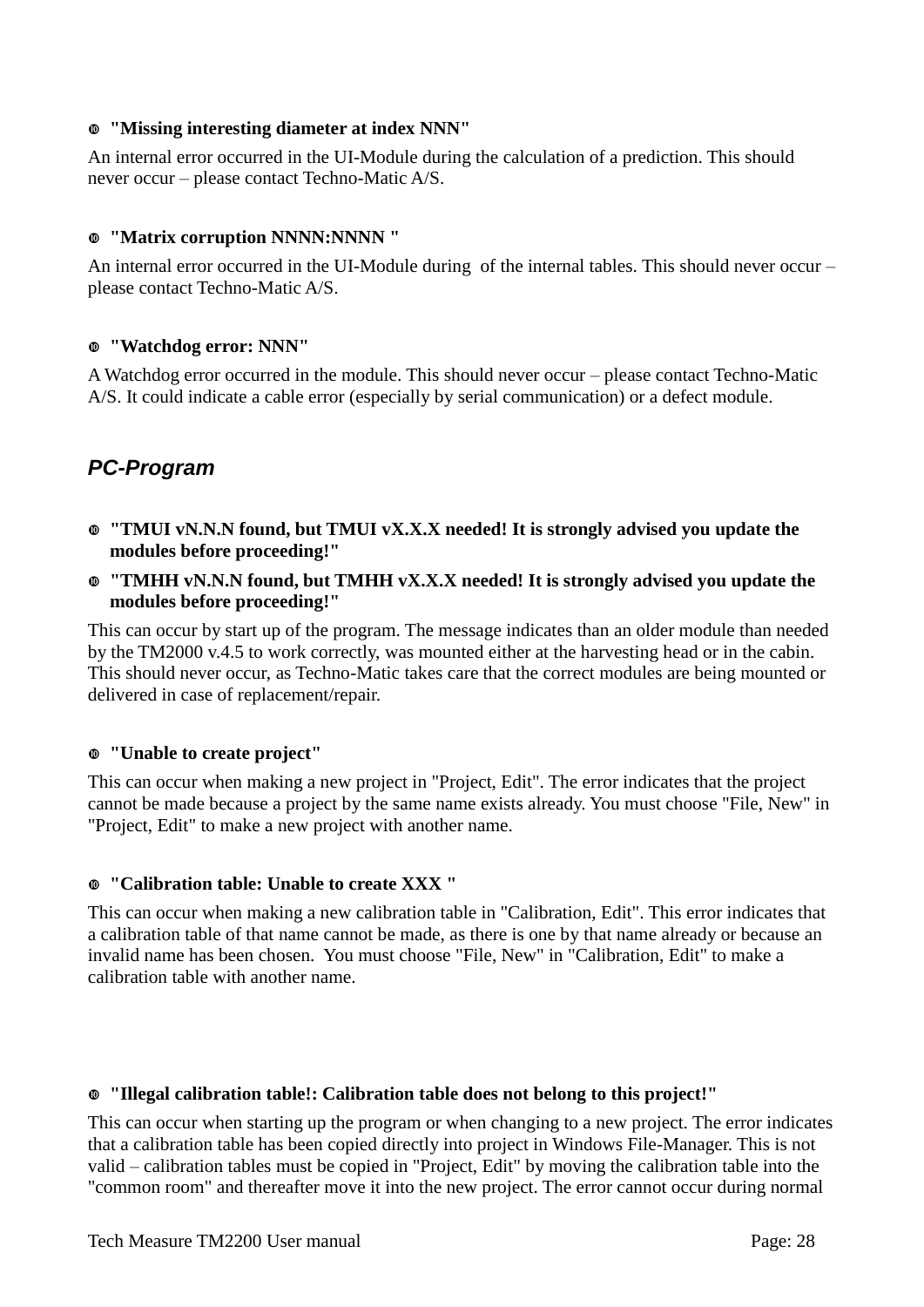operation.

### **"Calibration table: This name is already in use"**

This error can occur by using "Save as" in "Calibration, Edit". The error indicates that the name chosen has already been used for another calibration table. Choose "Save as" again and enter another name.

### **"Calibration table: XXX is in use - it cannot be deleted"**

This error can occur by using the button "Delete" in "Project, Edit" by using the button "Calibration Tables". The error indicates that the user is trying to remove a calibration table from the project, which has already been used in that project. For the sake of the data integrity in the program this error cannot be bypassed.

### **"Error 001: Diameter not found**

This error can occur in "Tree Species, Edit". The error indicates that a diameter cannot be found in the file, where the tree species is preserved. This indicates that a manual correction was made in the file from the Windows File manager or that there is an error on the hard disc. The error cannot occur by normal use unless there is an error in the hard disc.

### **"Error 002: Length not found!"**

This error can occur in "Tree Species, Edit". The error indicates that a diameter cannot be found in the file, where the tree species is preserved. This indicates that a manual correction was made in the file from the Windows File manager or that there is an error on the hard disc. The error cannot occur by normal use unless there is an error in the hard disc.

### **"Tree Species: Unable to create XXX"**

This can occur when making a new tree species in "Calibration, Edit". This error indicates that a tree species of that name cannot be made, as there is one by that name already or because an invalid name has been chosen. You must choose "File, New" in "Calibration, Edit" to make a tree species with another name.

### **"Tree Species: This name is already in use"**

This error can occur by using "Save as" in "Tree Species, Edit". The error indicates that the name chosen has already been used for another tree species. Choose "Save as" again and enter another name.

### **"Tree Species: XXX is in use - it cannot be deleted"**

This error can occur by using the button "Delete" in "Project, Edit" by using the button "Tree Species". The error indicates that the user is trying to remove a tree species from the project, which has already been used in that project. For the sake of the data integrity in the program this error cannot be bypassed.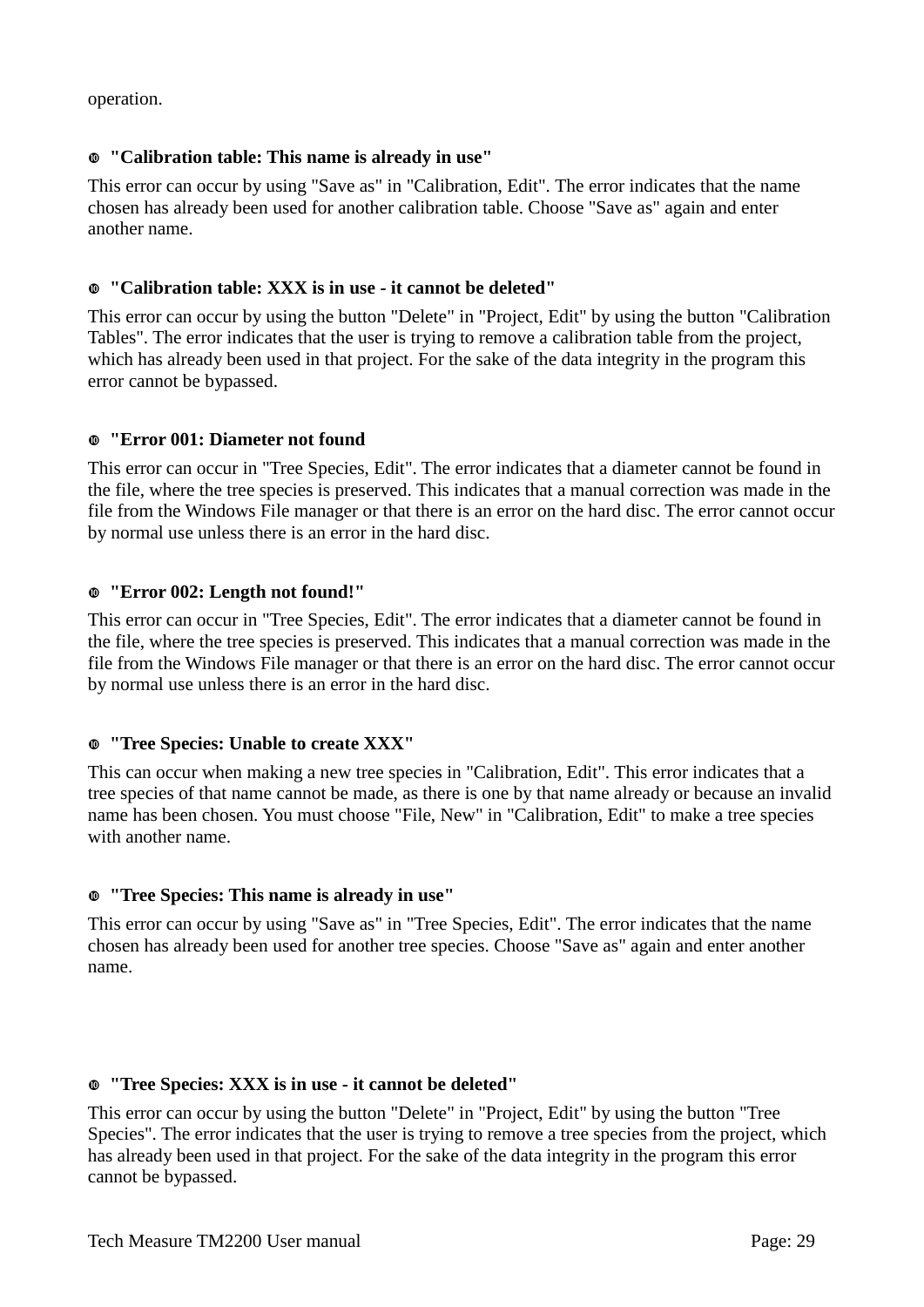### **"Manoeuvre Pattern: Error in number"**

This error can occur in "Tree Species, Edit, Manoeuvre Pattern, New Manoeuvre Pattern/Edit". The error indicates that a text or an invalid number has been entered in one of the sections of the manoeuvre pattern. You must correct the error and press "Return" again.

### **"Manoeuvre Pattern: Unable to create XXX"**

This can occur when making a new manoeuvre pattern in "Calibration, Edit". This error indicates that a manoeuvre pattern by the name of XX cannot be made, as there is one by that name already or because an invalid name has been chosen. You must choose "Manoeuvre Pattern, New Manoeuvre Pattern" in "Tree Species, Edit" to make a manoeuvre pattern with another name.

### **"Manoeuvre Pattern: This name is already in use"**

This error can occur by using "Save as" in "Tree Species, Edit, Manoeuvre Pattern, New Manoeuvre Pattern/Edit". The error indicates that the name chosen has already been used for another manoeuvre pattern. Choose "Save as" again and enter another name.

### **"CAN Driver not found"**

This error can occur when starting up the program and it indicates that the program cannot find the driver for the communication with the USB-CAN unit. This error should never occur when the program has been installed correctly. If it should occur on a system that has worked correctly previously, it indicates a problem with the hard disc.

### **"Repair tools not found! Please make sure the installation is complete."**

This error can occur when starting up the program and means that an incomplete updating of the program from an older to a new version has been made. The error is a message to the technician, making the updating and it will therefore be corrected immediately and won't occur during normal operation.

### **"Invalid licence"**

This error can occur when starting up the program and means that there is no valid licence for using the program on this machine.

### **"Error in number"**

This error can occur by entering an invalid number in the section "Mark", in the section "Test Measuring" and in the sections "Calibration, Length, Length" and "Calibration, diameter". The error can further occur in "Project, Edit" and in the various points of the menu "Settings". You must change the number into a valid number and press "OK" again.

### **"CAN driver configuration failed"**

This error can occur when starting up the program. The error indicates that the parameters for the CAN-USB unit could not be written. This error will never occur during normal operation.

### **"No tree species chosen"**

The error will be shown when starting up the program or when changing tree species with a button. The error indicates having changed to a tree species, which does not exist in this project.